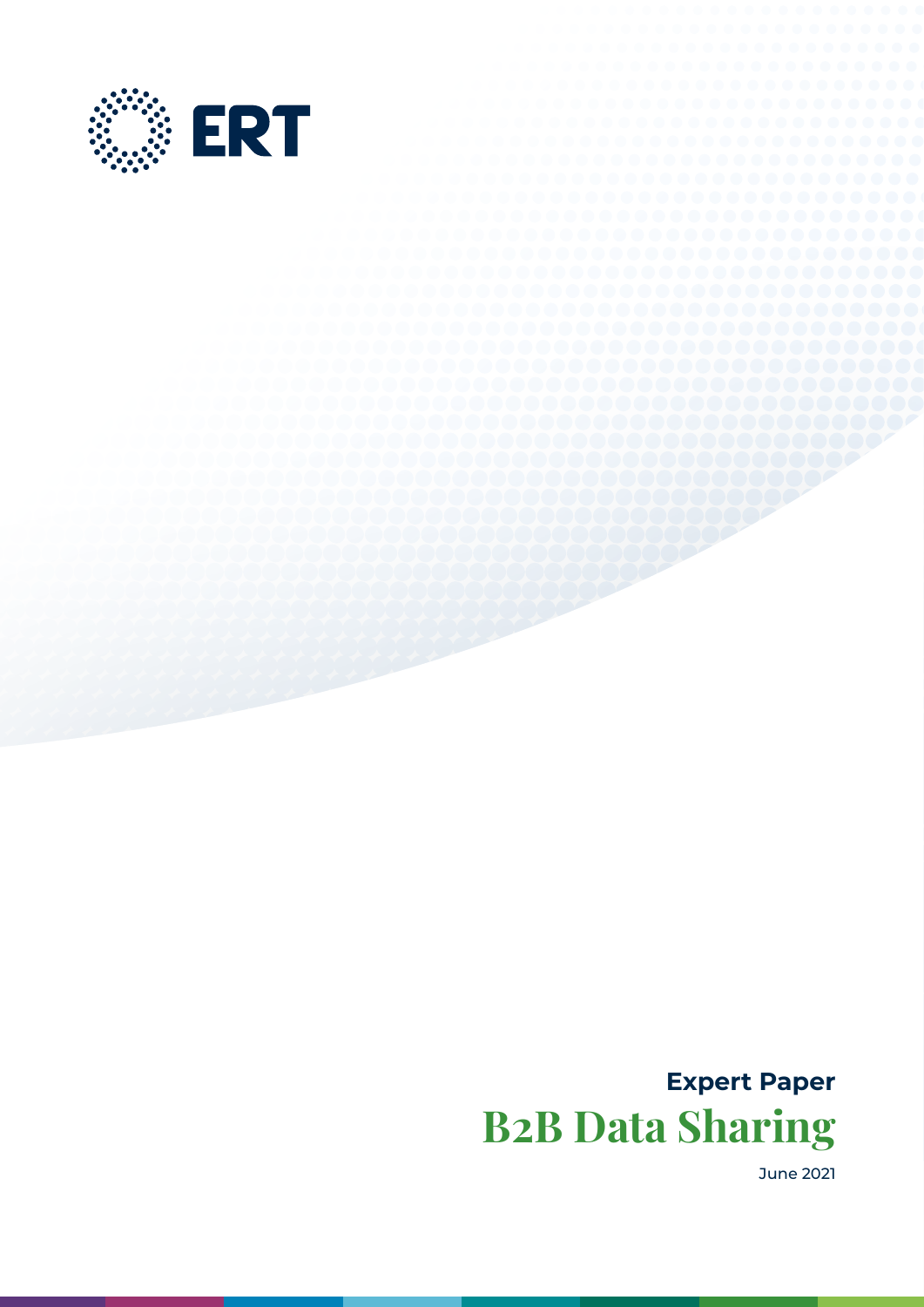## **Foreword**

Enterprise data is increasingly seen as both a strategic resource and essential utility for economic progress worldwide. New digital business models are shifting from closed, linear value chains to open, integrated ecosystems in which the ability to easily exchange data in a secure way is key.

The industrial data ecosystems being formed today will be tomorrow's innovation platforms. Success or failure in the data economy is likely to determine which of the world's powers will lead economically in the coming decades. Facing fierce competition and with time running out to act, Europe must seize its chance and put in place the building blocks that will enable it to thrive in the coming open economy for business data. Key planks of the EU's legislative and policy agenda, from the Industrial Strategy and Digital Decade targets to the Data Strategy, should work in harmony to achieve this and unleash the potential of European business. The reward, if Europe succeeds, will be immense: global leadership in the next wave of digital transformation and a major boost to European growth, innovation and entrepreneurship.

When it comes to the data economy and business-to-business (B2B) data sharing, everything is still to play for. While Europe might have lost ground in the race for consumer platforms, thanks to its strong industrial base it is well positioned to become the world leader in B2B data-driven business models.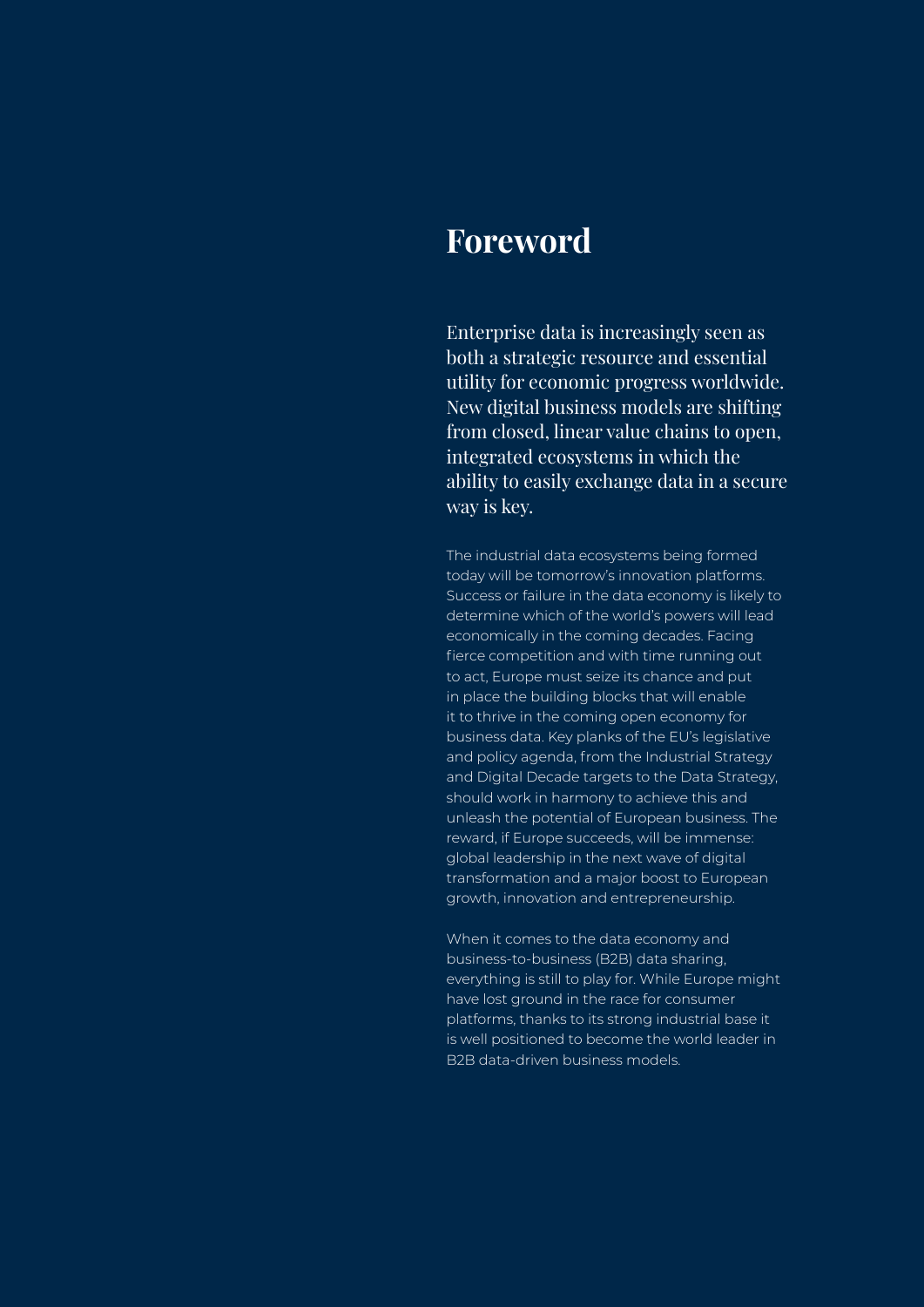

To explore this area further, in December 2019 the European Round Table for Industry (ERT) launched the 'B2B Data Sharing' Taskforce to deepen its cross-industry understanding of data sharing and the use and re-use of that data in a B2B context. The Taskforce's mission is to:

- **a)** explore the business potential and business model of industrial data sharing
- **b)** identify bottlenecks to its development in Europe and
- **c)** provide recommendations to overcome these.

The Taskforce members are senior executives of companies led by Members of ERT that drive B2B business strategies or data practices in their organisations.

Our report finds that, while B2B data sharing is growing in Europe, a number of challenges still need to be overcome to fulfil its potential and to become a global leader. To address these challenges, our report suggests a number of ways forward, with a focus on data protection and privacy, a secure and resilient cloud & edge infrastructure, common data standards and investment in data analytics capabilities.

We believe that industry's efforts should be focused on putting access to data, data usage and creating value out of data at the heart of what European businesses do. Rather than being a mere afterthought, data sharing – where relevant – should be incorporated at an early stage in product design, technical standards

and corporate strategy. Above all, this means putting in place the governance frameworks and technical capabilities needed for organisations to truly embrace data sharing as a core part of their activities.

And while, when it comes to B2B data sharing, industry should play the leading role, there is a clear part for policymakers to play in creating the policy framework and incentives that will secure Europe's success. Our report provides a detailed set of policy recommendations for doing so.

We are on the cusp of a revolution in industrial data sharing. It will unlock huge benefits, in terms of growth, productivity and societal welfare, and contribute to Europe's economic recovery from COVID-19. With its world-leading industrial companies, high levels of innovation and pioneering approach to digital regulation, Europe has all the assets needed to succeed in B2B data sharing. However, it must act now to avoid falling behind.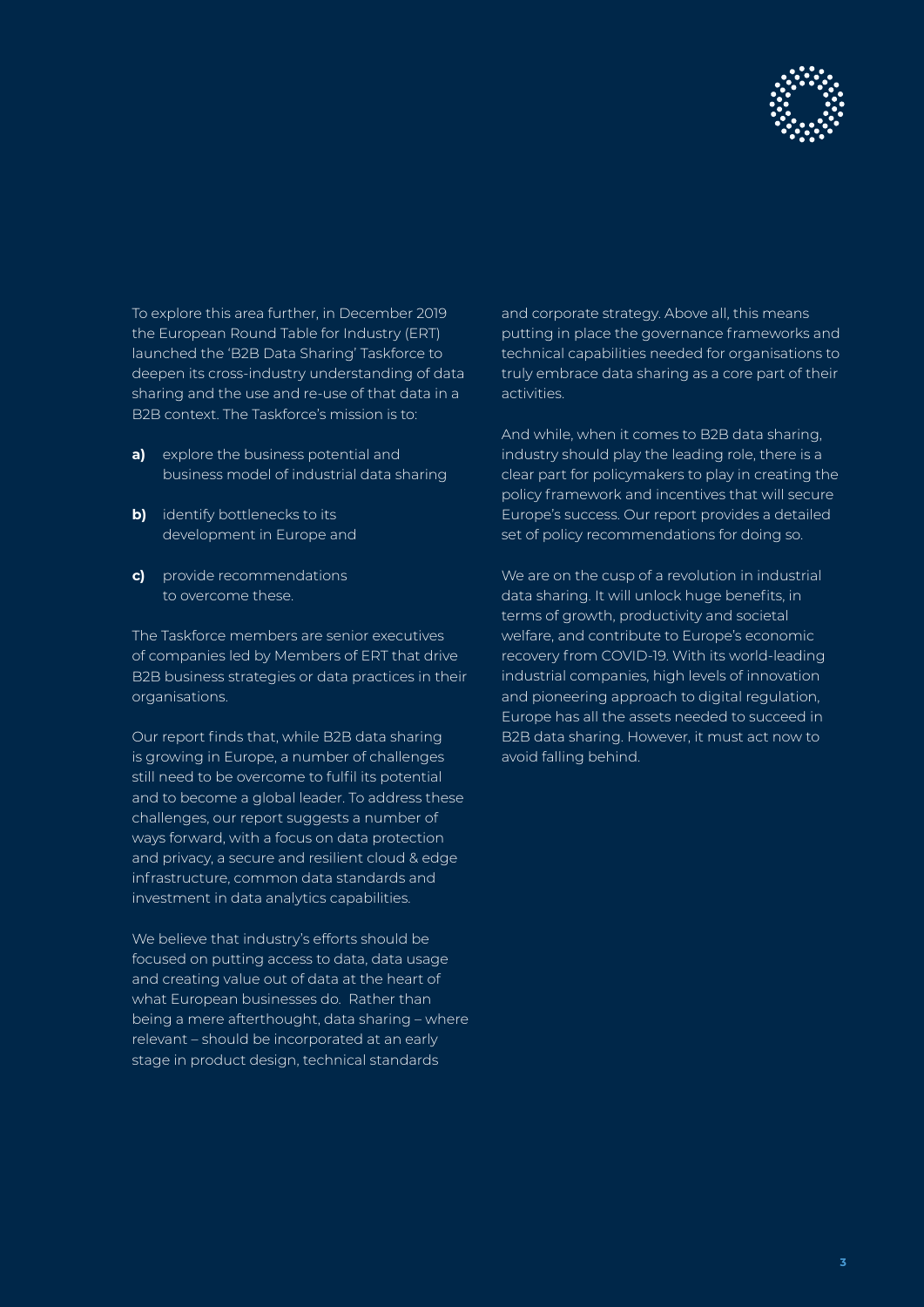## **Executive summary**

### **Key findings**

- **• BUSINESSES BENEFIT FROM B2B DATA SHARING, USAGE AND VALUE CREATION IN MANY WAYS.** According to companies led by Members of ERT, the most significant benefits from data sharing are developing and enriching services, training artificial intelligence (AI), improving customer experience, boosting operational efficiency, and differentiating products and services.
- **• B2B DATA SHARING AND USAGE IS GROWING, BUT ITS POTENTIAL REMAINS UNTAPPED.** B2B data sharing and (re-)use will be a tremendous driver of innovation, business creation, productivity and economic growth, and is set to grow significantly in future. But while some pioneering companies are already experimenting with industrial data sharing, B2B data sharing has yet to achieve true scale in Europe.
- **• EUROPE'S OPPORTUNITY TO LEAD IN B2B DATA SHARING AND USAGE.** Supremacy in the B2B data economy remains there for the taking. With its strong industrial base and technological capabilities, Europe is well positioned to secure leadership in B2B data usage and strengthen its economic recovery by developing practical business use cases based on data sharing.
- **• A NUMBER OF CHALLENGES STAND IN THE WAY OF EUROPE'S SUCCESS.** These include legal, data privacy and interoperability issues, as well as the absence of common standards for B2B data sharing and a lack of scale in Europe's cloud infrastructure.
- **• B2B DATA SHARING RELIES ON TRUST.** Businesses are wary of the risks posed by data sharing. For businesses to fully embrace B2B data sharing, they need to trust it. This trust can be provided through greater legal certainty, a safe environment for learning and a real understanding of the commercial opportunities it offers.

**• THE FOUR PILLARS OF B2B DATA SHARING AND USAGE.** Successful B2B data sharing models are built on four essential pillars, these being (1) a reference architecture based on infrastructure standards and widely adopted technologies, (2) common data standards and governance rules, (3) B2B marketplaces for data, and (4) data analytics, AI and other technologies able to generate value from data. Guaranteeing the existence of all four pillars is key to the emergence of a safe and innovative ecosystem, where trust prevails.

### **Policy recommendations**

European policymakers and industry should join forces to eliminate bottlenecks and fully exploit the potential of B2B data sharing.

The EU should facilitate voluntary sharing of B2B data while avoiding premature regulatory action. Europe must strike the right balance between protecting privacy and stimulating research and development and innovation by making more data available for access and re-use. Underpinning this must be the preservation of contractual freedom as a guiding principle.

ERT believes that the European Commission's Data Strategy, as adopted in February 2020, provides a solid foundation for fostering B2B data sharing and realising the overall vision of European leadership in the Digital Economy. A swift execution of this strategy should now be the priority. To this end, ERT recommends the following actions listed in the table opposite.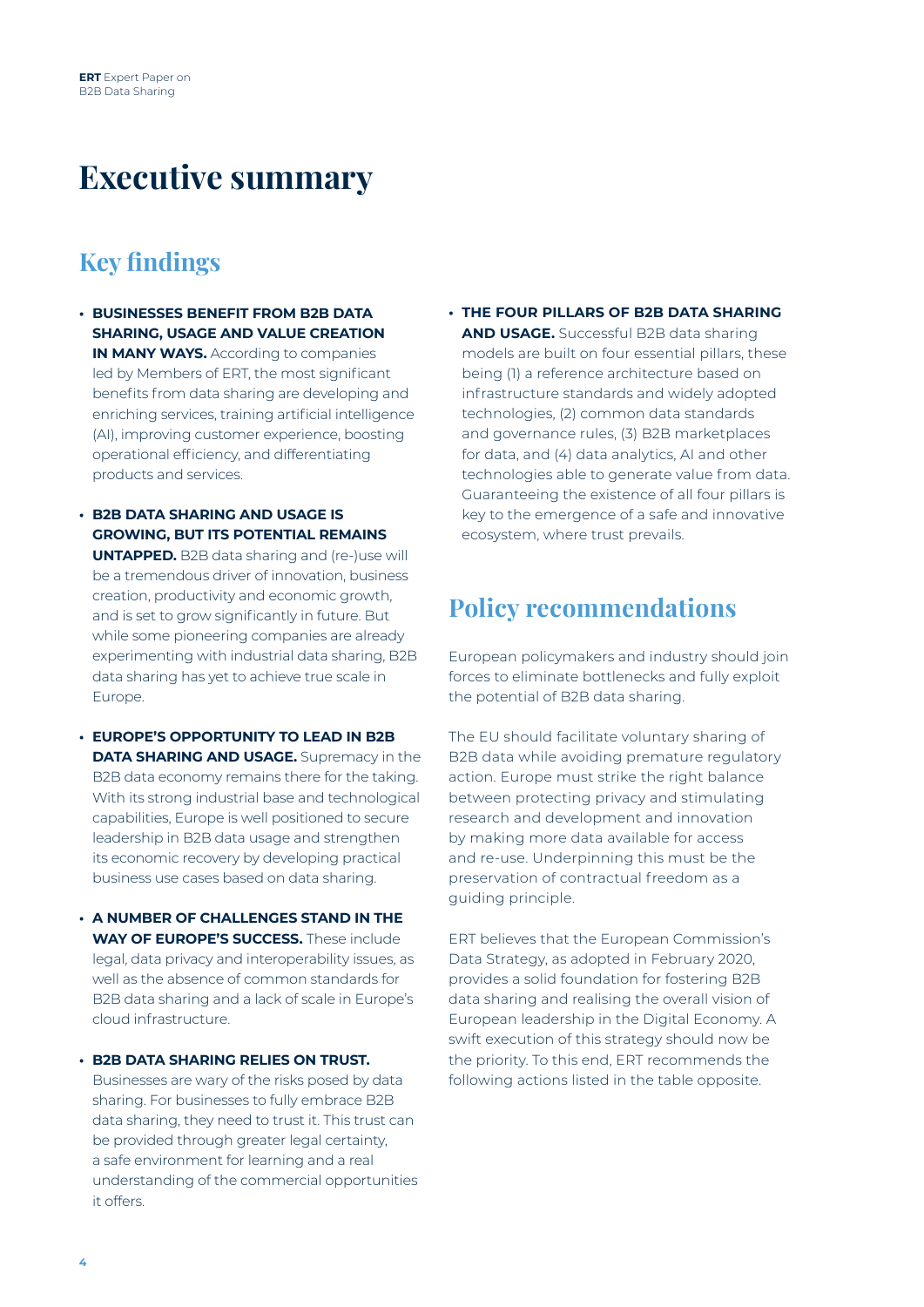| <b>Create a European</b><br><b>Single Market for Data</b>                         | Remove barriers to the free flow of data and maximise data availability.                                                                                                                                                                                        |
|-----------------------------------------------------------------------------------|-----------------------------------------------------------------------------------------------------------------------------------------------------------------------------------------------------------------------------------------------------------------|
|                                                                                   | Enable better access to public sector data.                                                                                                                                                                                                                     |
|                                                                                   | Consider a general obligation to grant access to public sector data, with due<br>consideration for existing intellectual property rights, investments and business<br>agreements.                                                                               |
|                                                                                   | Ensure a much more consistent, harmonised and innovation-friendly application of<br>data protection rules across the EU.                                                                                                                                        |
| <b>Establish common</b><br><b>European Data Spaces</b>                            | Develop the systems, tools, standards, frameworks and platforms needed to operate<br>data spaces.                                                                                                                                                               |
|                                                                                   | Involve industry in establishing the operating and governance model of the data<br>spaces to ensure these reflect the practical needs of businesses.                                                                                                            |
|                                                                                   | Ensure data spaces attract both large and small companies and both providers and<br>users, so that their benefits are widespread.                                                                                                                               |
|                                                                                   | Ensure that each data space has a set of specific business cases with clear value<br>creation.                                                                                                                                                                  |
|                                                                                   | Build upon existing industry initiatives and know-how.                                                                                                                                                                                                          |
| <b>Encourage industry-</b><br>driven standardisation                              | Ensure that standards for B2B data sharing are industry-driven and enshrined in<br>international standardisation organisations.                                                                                                                                 |
|                                                                                   | Encourage European companies, in particular SMEs, to actively play a role in<br>industry-driven standardisation.                                                                                                                                                |
|                                                                                   | Enable data spaces to play a role in defining requirements for common standards.                                                                                                                                                                                |
| <b>Address horizontal</b><br>barriers for B2B data                                | Improve data quality and agree common and harmonised cybersecurity rules to<br>enable a consistent and compliant level of protection.                                                                                                                           |
| sharing                                                                           | Respect the fundamental principle that data sharing by companies is conducted<br>on a voluntary and contractual basis (only impose mandatory data access on<br>companies if there is a proven market failure or clear misuse of a dominant market<br>position). |
|                                                                                   | Use the review of the EU antitrust guidelines on horizontal cooperation between<br>companies to provide greater legal certainty on B2B data sharing.                                                                                                            |
| <b>Establish a trustworthy</b><br>and cost-efficient<br><b>European Cloud and</b> | Ensure better alignment to realise synergies between national cloud initiatives<br>and related activities at the European level while at the same time leveraging the<br>capacity and expertise of the private sector.                                          |
| <b>Edge infrastructure</b>                                                        | Avoid duplication of activities and ensure that the European Alliance for Industrial<br>Data, Cloud & Edge and the forthcoming EU Cloud Rulebook leverage as much as<br>possible the deliverables of the GAIA-X initiative.                                     |
|                                                                                   | Ensure that the public sector provides initial demand for a European Cloud<br>Federation.                                                                                                                                                                       |
|                                                                                   | Ensure the adherence to the EU Cloud Rulebook in the public procurement of cloud<br>services as a way to stimulate adoption and adherence to the rulebook across the EU<br>cloud marketplace.                                                                   |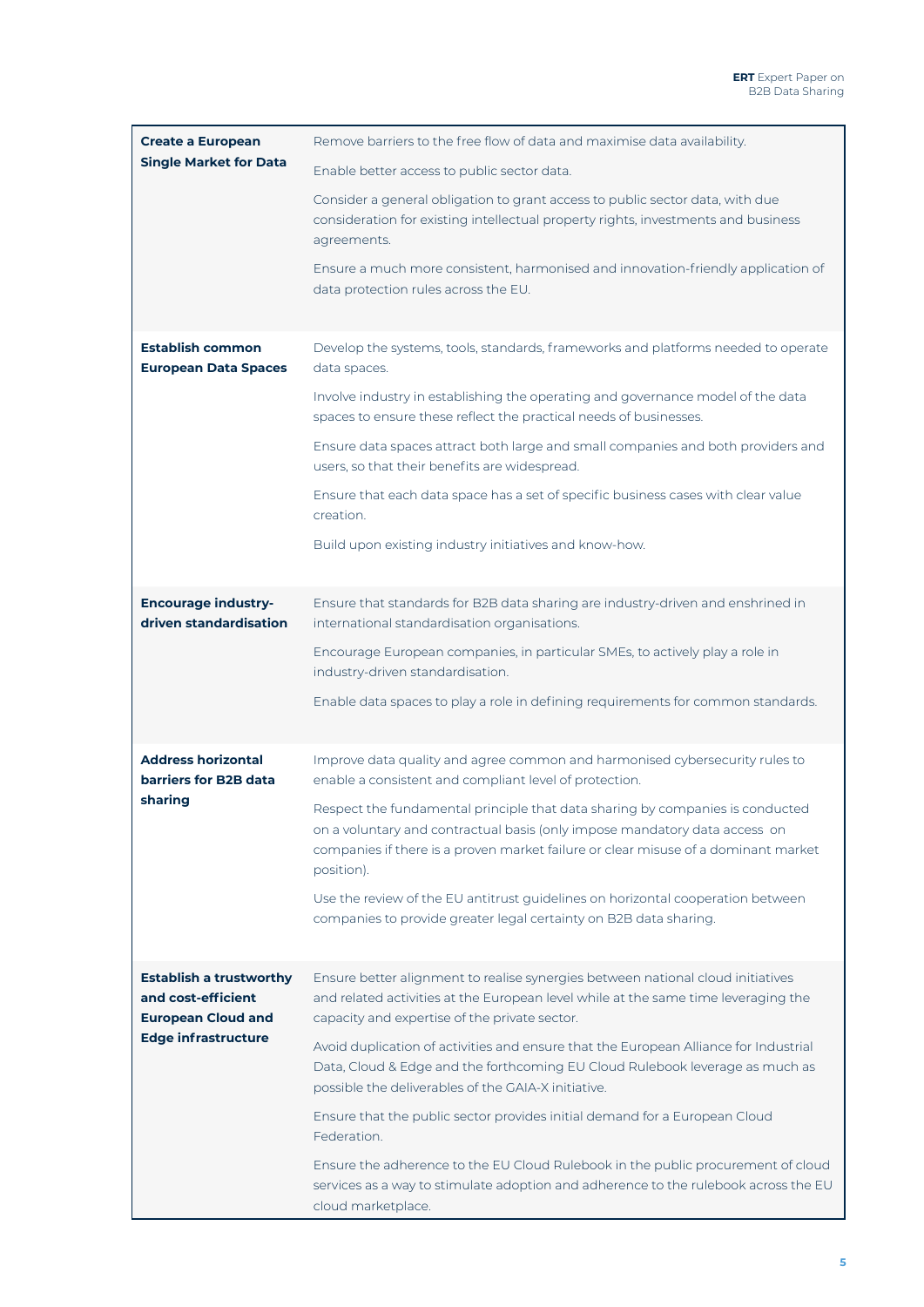# **B2B data sharing: the big picture**

## **What is B2B data sharing and why does it matter?**

B2B data sharing can broadly be defined as *making data available to,* or *accessing data from,*  other companies for business purposes. Data sharing can serve any company purpose, such as operational efficiency or sustainable development. Depending on the particular business need, data sharing can take place in several forms, from unilateral sharing to a collective approach in the form of data marketplaces and data platforms. In terms of monetisation, data can be shared for a fee, for free or through provision of service.

In the data-driven economy, companies completely rethink their data value chain, moving from data silos and a transactional approach to a **new concept of 'ecosystem'**. This ecosystem refers to the sum of interactions between those involved in a specific business domain, including suppliers, partners, customers, businesses in other sectors and other actors, including public institutions and academia. Industry data ecosystems work by:

- **a)** connecting core value chains to the cloud and edge,
- **b)** standardising the sharing and exchange of data derived from those value chains and
- **c)** enabling the development of new services and applications on top of that data.

Businesses today typically operate on the basis of limited information across their vertical markets, especially outside of their core activities and business intelligence is often expensive and burdensome to acquire. Data sharing and data analytics, including AI, promise to bring them closer to obtaining oversight over all areas of relevance for their operations.

#### **Predictive analytics – Royal Philips**

Philips eCareManager is a software platform that enables patient population management, provides actionable insights for clinical decision support and supports care coordination. IntelliSpace Discovery is an open platform that offers radiologists comprehensive data analytics capabilities for clinical and translational research in radiology. It provides radiologists with applications and tools for aggregating and normalising data, which can be visualised and annotated to train and validate deep learning algorithms. Find out more in the Annex of this paper.

The ability to access, share and enrich business data provides the basis for new services and business processes that span borders, industries and companies, resulting in a diverse community of participants, including suppliers, technology providers, independent software vendors, logistics providers, manufacturers and start-ups. Each participant contributes new data sources or services, thereby adding additional value to the broader ecosystem. Industry data ecosystems can either be multi-company-led or single companyled. In the latter case, a large industrial player has sufficient scale to launch a data network through its own ecosystem of partners, customers and suppliers.

B2B data sharing and usage is a growing, if still nascent, field of opportunity. B2B data sharing and (re-)use will be a tremendous driver of innovation, productivity and economic growth, and is set to expand significantly in the near future. While still early days, numerous examples already exist of the significant long term business value created by data sharing. As the case studies in this report demonstrate, companies led by Members of ERT are leading the way when it comes to these early applications.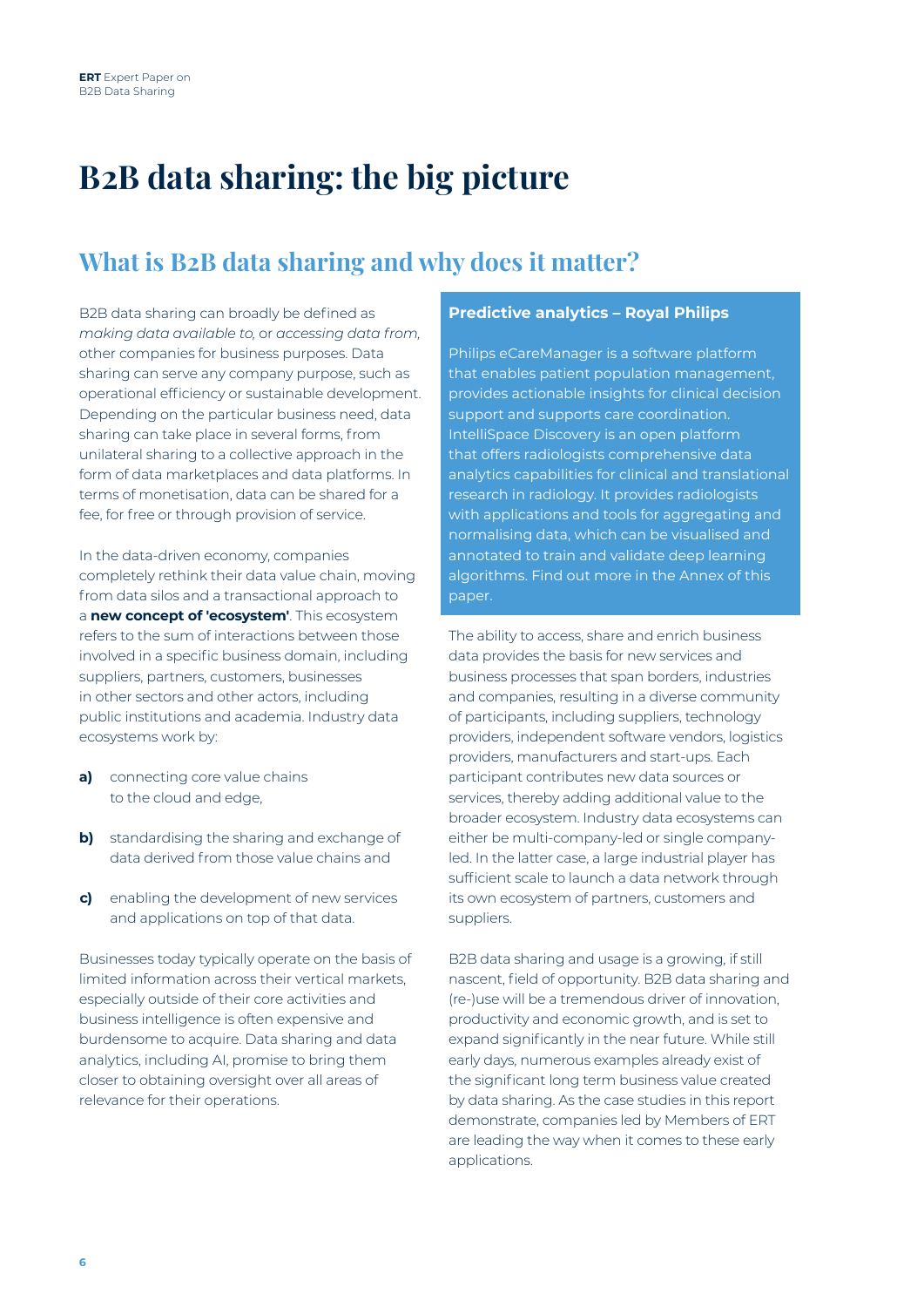#### **Discover-NOW – AstraZeneca**

The UK national institute for health data science (HDRUK) launched in November 2019 Discover-NOW, a health data research hub which gathers NHS organisations, academics and pharma, tech and medtech industry. The hub aims to collect real world heath data to allow researchers to conduct studies to improve clinical practices and in particular develop personalised care for patients with chronic diseases, such as type-2 diabetes or heart failure.

#### **How industry benefits from data sharing**

The business community uses and shares data primarily in order to realise value creation. The value created by data can be grouped into three distinct categories of use cases:

- **1. Top-line use cases** typically help companies improve customer-facing activities. They enhance activities in the areas of pricing, churn prevention, cross- and upselling and promotion optimisation to drive growth.
- **2. Bottom-line use cases** focus on using data-driven services to optimise business processes. Examples include predictive maintenance, supply chain optimisation and fraud prevention.
- **3. Data networks/new business models** move beyond individual processes. They expand a company's portfolio of offerings and open up new avenues for generating revenue. Examples include the sale of datasets, data-driven insights across verticals and new services and applications.

#### **Possible business models for monetising data sharing**

A number of different revenue models exist, depending on the individual offering, but can, broadly speaking, be broken down into the following models:

- **1.** Direct charge for API / consumption based
- **2.** Flat fee / subscription based
- **3.** Value / outcome based charge
- **4.** Monetisation model through strategic partners (API integration)
- **5.** API access as premium / upsell opportunity

#### **The opportunity for Europe**

Europe has fallen behind in the B2C data race, with consumer data increasingly concentrated in the hands of a small number of companies. PWC predicts that around 70% of the economic value generated by AI will accrue to just two countries: the USA and China.**<sup>1</sup>** But in the B2B data world, the race has barely started, let alone been won. Europe must seize this opportunity to lead the world in B2B data sharing by rapidly developing practical business use cases based on data sharing, drawing on its existing industrial strenaths.

These initial use cases will, in turn, result in 'data gravity' as they facilitate new applications and services and unlock new sources of data. Over time, this 'gravity' will emerge as a real competitive differentiator for a digital Europe. According to a recent study by Deloitte, by 2027 the value of non-personal data in the manufacturing sector alone could be as much as €1.5 trillion.**<sup>2</sup>**

**<sup>1</sup>** <https://www.pwc.com/gx/en/issues/data-and-analytics/publications/artificial-intelligence-study.html>

**<sup>2</sup>** [https://www.vodafone.com/content/dam/vodcom/files/public-policy/Realising\\_the\\_potential\\_of\\_IoT\\_data\\_report\\_for\\_Vodafone.pdf](https://www.vodafone.com/content/dam/vodcom/files/public-policy/Realising_the_potential_of_IoT_data_report_for_Vodafone.pdf)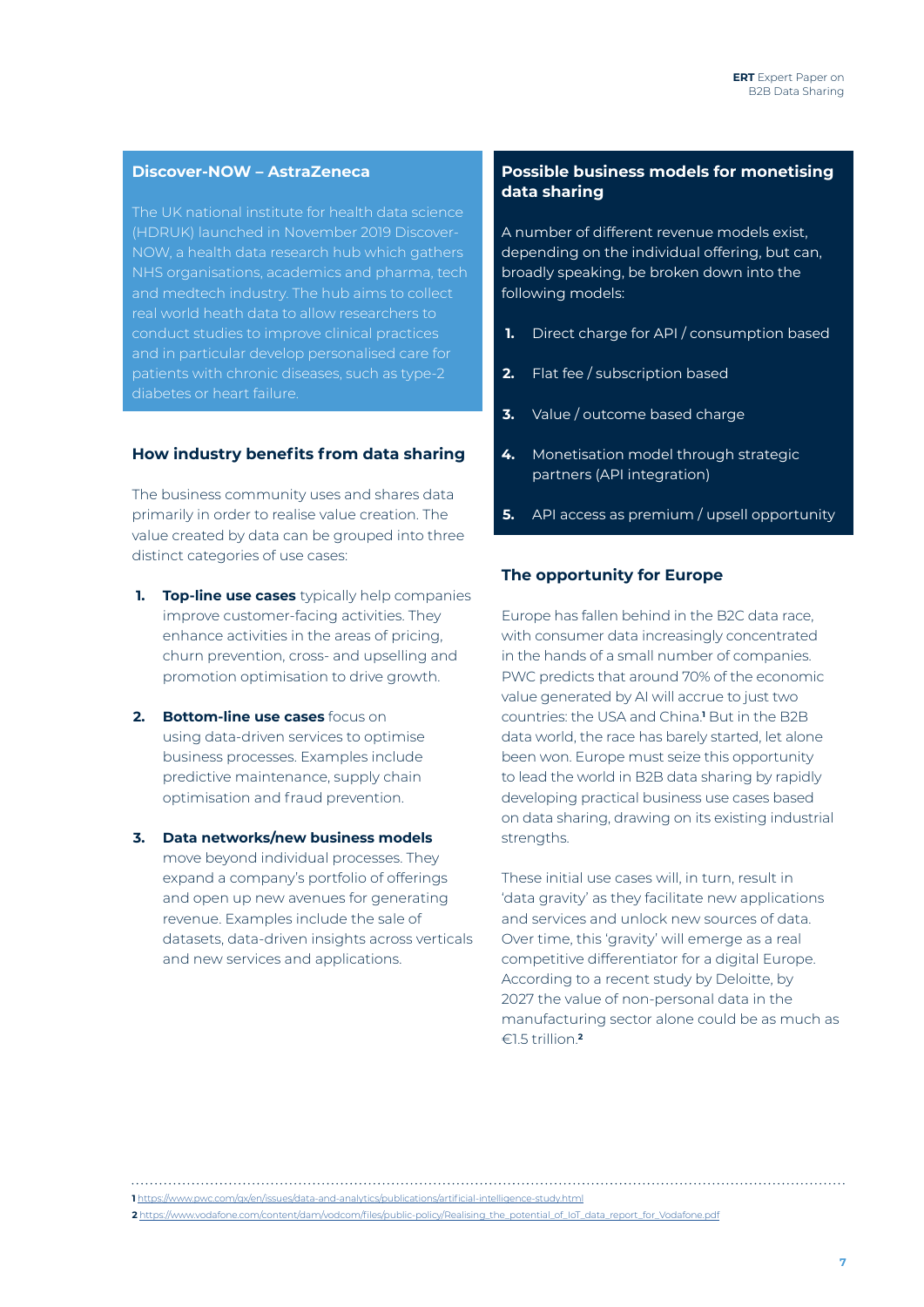#### **Data Intelligence Hub – Deutsche Telekom/VDMA**

Deutsche Telekom has developed a data marketplace called Data Intelligence Hub providing intermediation services. It is used for B2B data exchange in several industrial sectors, including the so-called 'Umati' approach of the VDMA (The Mechanical Engineering Industry Association). Umati allows for the collection, hosting and sharing of data generated by machines across manufacturers, with 110 machines in ten countries interacting with 30 different data users, such as machine manufacturers. The latter are able to analyse data on how their machines are used and use this in improving their products. Find out more in the Annex of this paper.

#### **Catena-X**

With the objective of creating uniform data and information flows throughout the automotive value chain, BMW AG, Deutsche Telekom AG, Robert Bosch GmbH, SAP SE, Siemens AG and ZF Friedrichshafen AG have joined forces to build an the Catena-X Automotive Network. Together with other companies, they want to participate in the development of an open, scalable network for cross-company and secure information and data exchange in the automotive industry. Find out more in the Annex of this paper.

In addition, the huge quantity of public data held by the EU and its Member States could unlock substantial benefits in terms of growth and innovation if mechanisms are introduced to enable its safe and secure sharing with industry. While not the focus of this report, the potential benefits of voluntary government-to-business (G2B) and business-to-government (B2G) data sharing could be significant for Europe, as recognised by the EU's data strategy.

The opportunity provided by B2B – as well as G2B and B2G – data sharing, usage and value creation is even more significant in the context of Europe's economic recovery from the COVID-19 crisis. The recovery is a chance for Europe to not only rebuild its industrial base, but to upgrade

it for the era of Industry 4.0 – with data sharing at the heart of this transformation. By leading the next wave of digital transformation, Europe can capture the benefits of the next wave of technological development and ensure it is not left behind in the global race to recovery.

Putting industrial data sharing and usage at the heart of its recovery plans will also help Europe achieve many of its other policy goals, from supporting SMEs to promoting European industrial leaders and transitioning to a lowcarbon economy. Building a single market for industrial data will boost the growth of European SMEs, start-ups and scale-ups that currently lack access to the data they need to innovate, compete and expand in the global market. Similarly, a unified and secure industrial data ecosystem will help leading European industrial firms to both add more value to their existing business activities and enter new areas of activity.

#### **Railigent - Siemens Mobility**

Siemens Mobility's Railigent platform supports owners and operators of trains, infrastructure and signalling to generate added value by increasing availability of their trains, improving maintenance and operations and reducing costs. Railigent not only uses Siemens' own applications and data analytics but also integrates an ecosystem of partners to offer customers even greater added value. Railigent is a cloud-based platform that can record, interpret, process and analyse large amounts of data from the railway environment. Many applications not only generate relevant insights but also provide tailored recommendations to the customer. Railigent uses advanced and sometimes proprietary methods of machine learning and artificial intelligence, with data and algorithms also made available to partners to support them in creating applications. Find out more in the Annex of this paper.

B2B data sharing will also play a role in bringing to fruition the European Green Deal's goal of making the EU carbon neutral by 2050. Greater data collection and data sharing can enable individual companies to better monitor and reduce the environmental impact of their activities, and to share best practice with industry peers.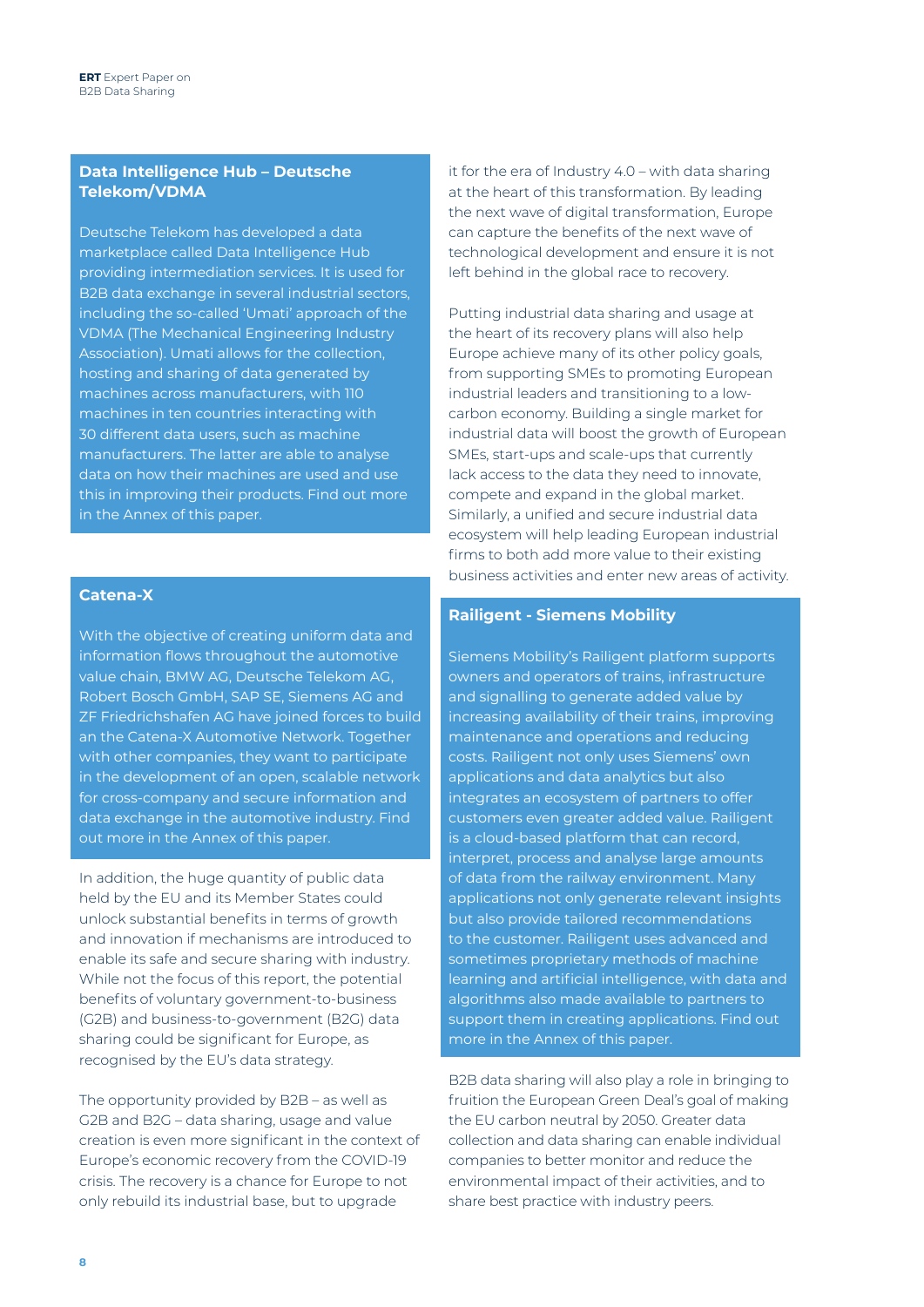This could help accelerate the shift to climate neutrality in each sector and provide policymakers with the accurate data needed to design effective and targeted environmental regulation.

However, as it stands, Europe is not seizing the potential of industrial data sharing. As Commission President Ursula von der Leyen herself put it in her latest State of the Union Address, *"The reality is that 80% of industrial data is still collected and never used. This is pure waste"*. If the EU is serious about achieving its goal of attaining 'technological sovereignty', it cannot afford to allow other economies to secure the same dominance in the B2B data economy they have already secured in B2C. Time is running out – Europe must act swiftly to overcome the challenges that are currently holding back Europe's data economy.

#### **Ocean Carriers – TradeLens**

TradeLens is a supply chain and logistics network with data coverage of over half of global container shipping volume. It aims to improve visibility of vital shipment data, deploying data with speed and security and facilitating greater collaboration between shippers and their logistics partners.

#### **Challenges**

While B2B data sharing provides the opportunity for new business models, significant challenges must first be addressed. Potential data ecosystem participants face numerous barriers, including concerns regarding the protection of confidential and sensitive data, challenges around sharing data securely and insufficient common standards and definitions.

When it comes to the GDPR, data protection authorities in EU Member States interpret various provisions of the legislation quite differently, undermining the EU Single Market, hampering innovation and creating difficulties for companies operating in more than one Member State. IT providers and users are faced with GDPR-related legal uncertainties, hindering the development of B2B data sharing and other data-driven value creation in Europe.

Regulatory and legal uncertainty more generally is a major barrier, undermining the trust that is essential for B2B data sharing. Businesses, if they are to participate in B2B data ecosystems, need to be confident that their confidential commercial data is protected and have greater certainty when it comes to intellectual property, privacy, competition, data localisation and liability rules.

Generating 'sharing ready', high-quality and interoperable data also remains a challenge. This is key to ensuring the automatic exchange of data within and between sectors and across borders. Poor data quality and lack of data interoperability currently limits the capacity of businesses to use technology and algorithms to process and extract value from datasets, ultimately hindering innovation.

One key reason for poor data quality and a lack of data interoperability is the underdevelopment of common standards and compatible formats. Currently businesses struggle to interpret and easily integrate data from external sources, making B2B data sharing a costly and complicated process. The lack of harmonisation in the description of datasets (metadata) is a particularly significant challenge. While it is industry that should lead on the development of shared standards, currently there is not enough collaboration happening in this area.

Finally, a lack of scale in Europe's cloud infrastructure is a substantial obstacle. European companies still hesitate to adopt cloud computing due to unalloyed concerns and/or a lack of digital skills, which in turn undermines the development of B2B data sharing. Above all, they are concerned about their ability to control who can access 'their' sensitive data in the cloud – concerns that are magnified by Europe's dependency on non-European cloud infrastructure providers. While several Member States have developed cloud-computing initiatives to address these concerns, these policies are not coordinated at the EU level, creating a severe risk of market fragmentation for cloud services in Europe.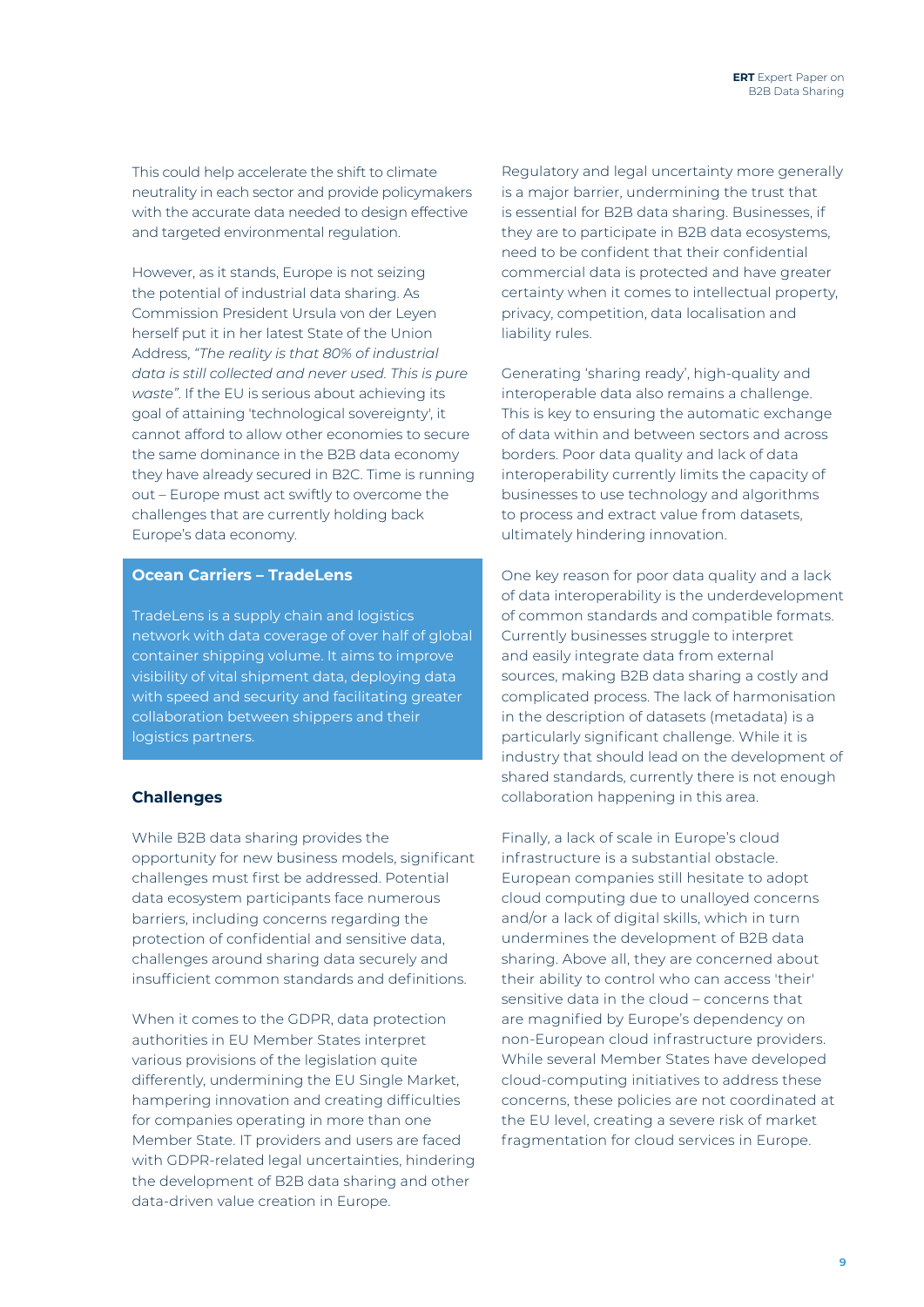## **The role of industry in enabling B2B data sharing and usage**

#### **Industry leading the way**

Industry is driven above all by commercial interests and opportunities. In other words, B2B data sharing will only reach its full potential if businesses perceive more value in sharing data than in keeping it for themselves. Fortunately, despite the risks and uncertainties discussed above, industry is leading the way in developing the economic potential of B2B data sharing.

Companies are working hard to grasp the business opportunities presented by data sharing, while navigating the challenges and risks. Many are learning by doing, as case studies from companies led by Members of ERT demonstrate. From Nokia's smart city data platform "Sensing as a service" to Deutsche Telekom's data marketplace and AstraZeneca's data research hub Discover-NOW, Europe's leading companies are already demonstrating the immense potential of B2B data sharing. The major players in the field of aeronautics and space are working to build a stronger data ecosystem throughout their value chain by partnering with SMEs and supporting them to enhance their processes, systems and digital skills.

#### **Sensing as a service – Nokia**

Nokia has developed a platform, Sensing as a Service, which helps telecoms operators monetise real-time environmental data, collected and processed from connected IoT sensors by selling it to cities and other authorities. These data can subsequently be used to make cities smarter.

#### **Optimising chemical production through data sharing – BASF**

BASF is using data sharing to achieve efficiency gains with its supplier for air separation units. As part of several chemical production processes, BASF uses concentrated gases that are produced using standardised air separation units. These units are produced by a specialised vendor that provides additional data-driven services to support the operation of its units. BASF and other users stream live data from their units into an independent data-sharing platform, which the machine supplier uses to generate and train optimisation models. These are subsequently used to provide individual, live-control command streams that optimise the operation of the air separation units on the client-side. This optimisation lowers the energy consumption of the production process and delivers both cost savings and environmental benefits. Find out more in the Annex of the paper.

Cross-industry and cross-sector collaboration to strengthen and deepen Europe's data sharing ecosystem is already taking place as well. Companies are working together on a range of initiatives, including efforts to develop common standards and data sharing services. As Member companies, businesses are also helping policymakers understand the B2B data economy and informing them of industry best-practice.

**SAP Information Collaboration Hub for Life Sciences - a public cloud network supporting collaboration between pharmaceutical supply chain trading partners**

The information hub for life sciences is designed to reduce drug counterfeiting and follows directives issued by governments worldwide requiring the serialisation of drugs and commensurate compliant reporting. It uses a digital network built on SAP's Cloud Platform and enables trading partners to exchange large amounts of serialisation and associated traceability data for verification via blockchain.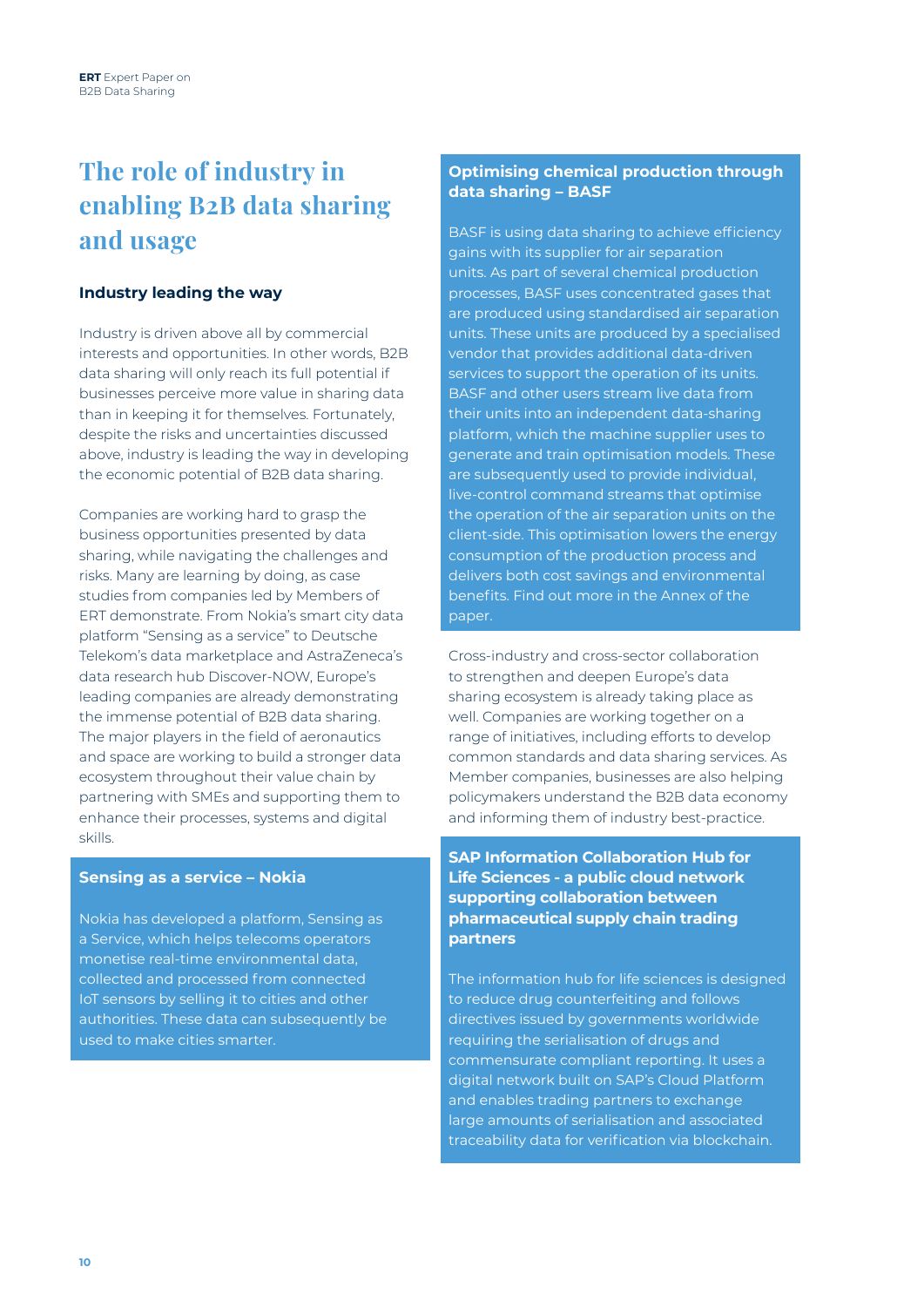#### **Operating room 4.1 - a platform for novel health services**

SAP has developed a platform that links data sources and medical devices from different manufacturers to make that data accessible to software developers and medical users. Such a platform can help to translate software-based medical innovation into the clinical routine quickly, efficiently, and cost-effectively, thus optimising the therapy of patients with smartly assisted procedures and paving the way for software-defined healthcare.

#### **The four pillars of successful data ecosystems**

Early industry experience with B2B data sharing has identified four essential pillars that underpin a successful data ecosystem.

The four pillars are:

- **1.** A reference architecture, based on agreed infrastructure and cybersecurity standards, industry best practice and widely adopted technologies
- **2.** Data standards and common governance rules to simplify data understanding and reusability
- **3.** B2B marketplaces enabling the consumption of data assets at scale
- **4.** Data analytics, AI and other technologies able to generate value from data

Guaranteeing the existence of all four pillars is key to the emergence of a safe and innovative ecosystem, where trust prevails.

#### **The industry offer – data sharing and usage as a core business principle**

ERT Member companies are committed to realising Europe's potential as a global leader in industrial data sharing. As this report demonstrates, European companies are already beginning to unlock the economic and social potential of B2B data sharing. But it is time for industry, with the support of policymakers, to raise its level of ambition and take data sharing to a new level. To achieve this, ERT Members believe that companies should seek to adopt data usage and sharing as a core business principle, whereby rather than being an afterthought, data sharing – where relevant – is incorporated at an early stage in product design, technical standards and corporate strategy as a source of value creation.

To achieve this, companies should work both within and across industries to define the right format, protocols and standards and architecture needed to make data sharing simple and cost effective to implement. To build and maintain trust, however, it is also crucial to uphold the fundamental principle that data sharing by companies should be conducted on a voluntary and contractual basis. Mandatory data access should only be imposed on companies if there is a proven market failure or clear misuse of a dominant market position.

#### **Industry motivations**

Discussions among senior data experts from industrial companies clearly indicate that the value generated by sharing data, for both data suppliers and those consuming the data, is significant across all industries. The top 10 reasons to engage in B2B data sharing according to companies led by Members of ERT are:

- **1.** Developing / Enriching services
- **2.** Training AI
- **3.** Improving customer experience
- **4.** Revenue growth
- **5.** Operational efficiency
- **6.** Product / service differentiation
- **7.** Market knowledge
- **8.** Processing speed
- **9.** Shortened supply chains
- **10.** Expansion into new markets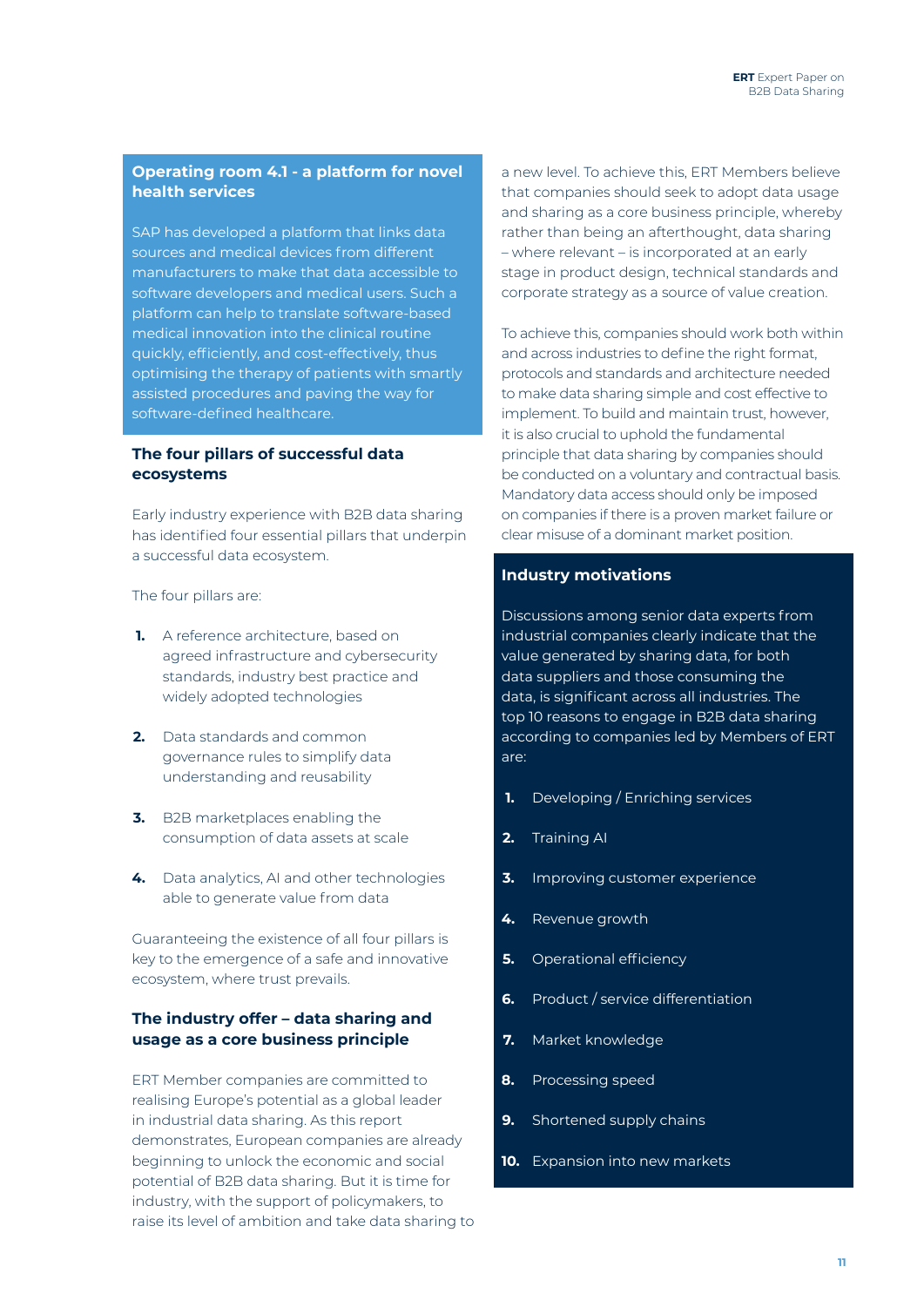ERT Members are also committed to working closely alongside policymakers to inform them of best practice in B2B data sharing and ensure policies to enable greater data sharing are evidence-based and proportionate. The next section contains recommendations on what such policies could look like.

## **ERT Policy Recommendations to foster B2B data sharing in Europe**

European policymakers and industry should join forces to fully exploit the potential of B2B data sharing as a driver of innovation, job creation and European competitiveness in the digital age.

As a starting principle, the EU should seek to facilitate voluntary sharing of B2B data, while avoiding premature regulatory action. Europe must strike the right balance between protecting privacy and stimulating research and development and innovation by making more data available for access and re-use. Underpinning this must be the preservation of contractual freedom as a guiding principle.

All developments – for infrastructure, marketplaces or data spaces – should be 'use case oriented' and satisfy the needs of industry and society. Use cases should be ecosystembased and cross-sectorial. Impact, speed, and value creation are key.

ERT believes that the European Commission's Data Strategy, as adopted in February 2020, provides a solid foundation for fostering B2B data sharing and realising the overall vision of European leadership in the Digital Economy. A swift execution of this strategy should now be the priority. To this end, ERT would like to provide further guidance to the European Commission by recommending the following actions.

#### **Create a European Single Market for Data**

The success of data-driven business models, including B2B data sharing, largely depends on the ability of providers to scale and reach a

critical mass of customers rapidly and use of a large amount of industrial data to develop new digital services. The EU needs to establish a single market for data so that European providers can scale their businesses and effectively compete in global markets. The creation of a single market for data will allow data to circulate freely within the EU and across vital sectors of the economy, thereby promoting data-driven innovation and stimulating economic growth.

- **•** The European Commission should urge Member States to review and eliminate all disproportionate data-localisation requirements to allow the free flow of data within the EU, in line with the EU Free Flow of Data Regulation.
- **•** The Commission should further enable better access to public sector data under the EU Open Data Directive. The Directive ensures a minimum harmonisation of national rules on the re-use of public sector information and aims at facilitating this re-use. However, Member States still take a different approach to provide access to public sector data sets and maintain certain exceptions. The Commission must ensure effective implementation of the Open Data Directive to improve the availability of public data in machine readable formats.
- **•** We welcome the European Commission's efforts to open up more, specifically sensitive, public sector data in Europe under the Data Governance Act. Based on the proposal, we understand that Member States should further specify conditions to grant access to such datasets. However, a fragmented approach in granting access to these datasets should be avoided, as it could hinder the creation of a single market for data.
- **•** We welcome the introduction of the so-called "equivalency test" for reviewing intellectual property rights and trade secret frameworks in third countries, as proposed in Article 5 (9) of the Data Governance Act. We agree that such a test is necessary to protect sensitive non-personal public sector data. Furthermore, any restrictions on the international transfer of highly sensitive non-personal public sector data should be in line with the EU's international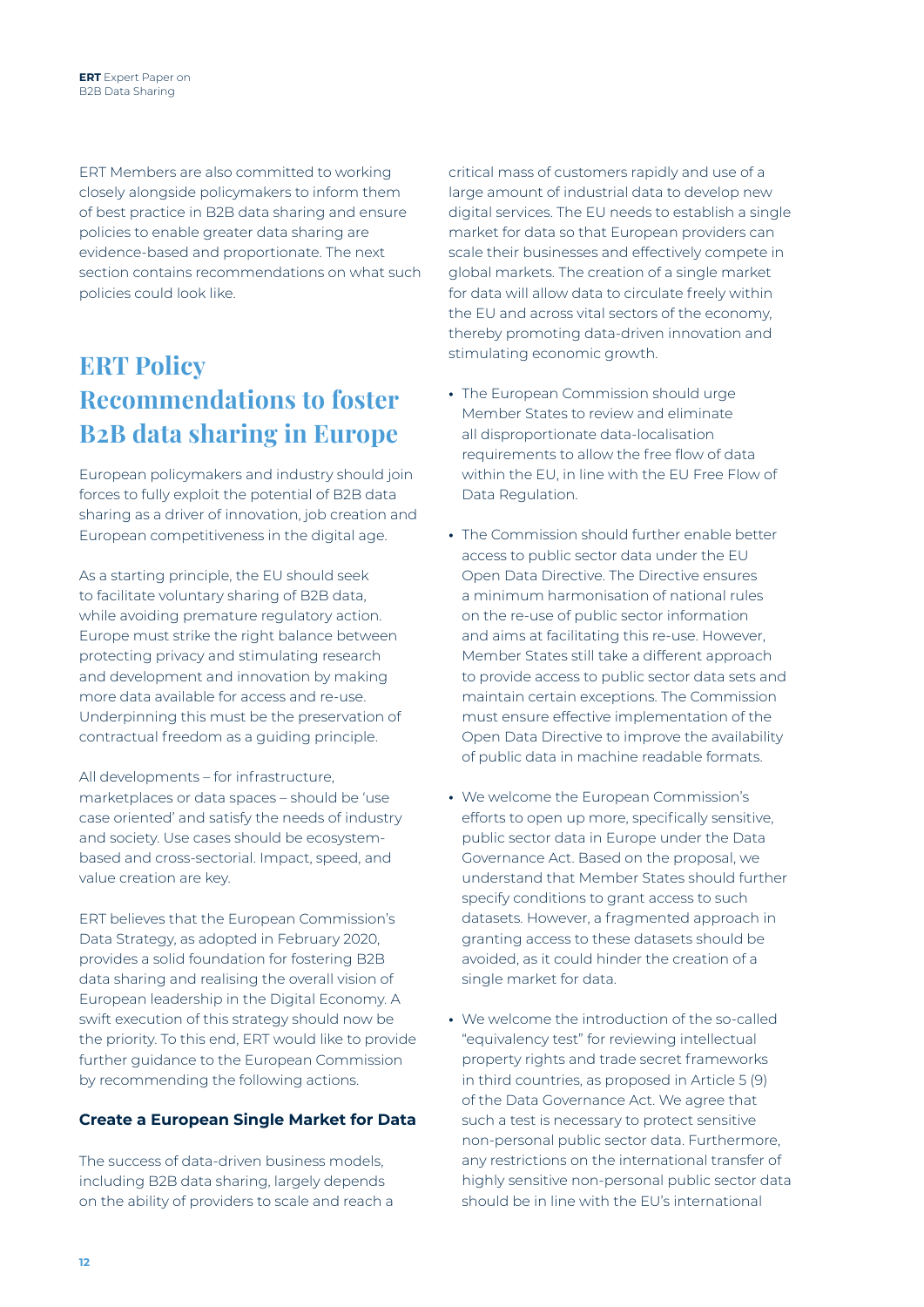trade commitments. A definition and concrete examples of such highly sensitive data would be welcomed.

**•** The European Commission should consider the need for a general obligation to grant access to public sector data, especially for high-value datasets, through a revision of the Open Data Directive and/or the proposed Data Governance Act, while taking into account intellectual property rights and existing contractual agreements between the public sector and its business partners.

The digital transformation of the European economy depends on the creation of an open and secure environment for data sharing, subject to full compliance with European Union rules on data protection and privacy. B2B data sharing should be in line with the EU General Data Protection Regulation (GDPR) whenever personal data is involved in mixed-data sets. ERT fully supports the ongoing review of the GDPR to address shortcomings related to interpretation of the Regulation.

- **•** The GDPR review should ensure a more consistent, harmonised and innovation-friendly application of data protection rules throughout the EU. This will unleash the potential of innovative digital technology while maintaining a high level of data protection and privacy.
- **•** In line with this goal, the pending ePrivacy reform should be closely aligned with the GDPR's risk-based, harmonised and horizontal approach to data protection, to avoid creating unnecessary barriers to B2B data sharing.

#### **Establish European Data Spaces**

ERT welcomes the creation of European Data Spaces, as outlined in the EU Data Strategy. These data spaces have the potential to underpin B2B data sharing in Europe, bringing together all relevant stakeholders in a particular industry or domain to leverage the wealth of data that exists in Europe, test new data business models and scale them across Europe. While data-driven innovation is critical in all sectors of the economy, each domain has its own specificities and not all sectors are moving at the same speed.

Therefore, ERT welcomes the Commission's plans to set up separate data spaces for specific industries and domains. GAIA-X together with existing European partnerships (e.g. AI, Data, Robotics) can provide blueprints.

- **•** Priorities for data spaces should include the development of IT systems, data-sharing tools and platforms, domain-specific governance frameworks, measures improving the availability, quality and interoperability of data and the development of technical tools/ standards for data pooling and sharing.
- **•** Industry should be involved in establishing the operating and governance model of the data spaces, to ensure that they reflect the practical needs of businesses.
- **•** Data spaces should attract both large and smaller companies and both providers and users of data, in order to overcome the current data divide.
- **•** For each data space, there should be a set of specific business cases, which offer clear value propositions to participating companies. This will be essential in incentivising companies to share data and consequently in making data spaces operational.
- **•** Finally, we suggest that the European Commission builds upon existing industry initiatives (such as data marketplaces) and technical know-how and promotes and further develops these under the framework of the data spaces.

#### **Encourage Industry-driven standardisation**

Common data standards are essential for B2B data sharing. Data interoperability and quality, as well as structure, authenticity and integrity, are key when it comes to value generation especially in the context of AI. The adoption of standards and shared compatible formats is a prerequisite for data-driven innovation at scale.

**•** Data should be easily interpreted and easily integrated with relevant data sources and unambiguously understood by all ecosystem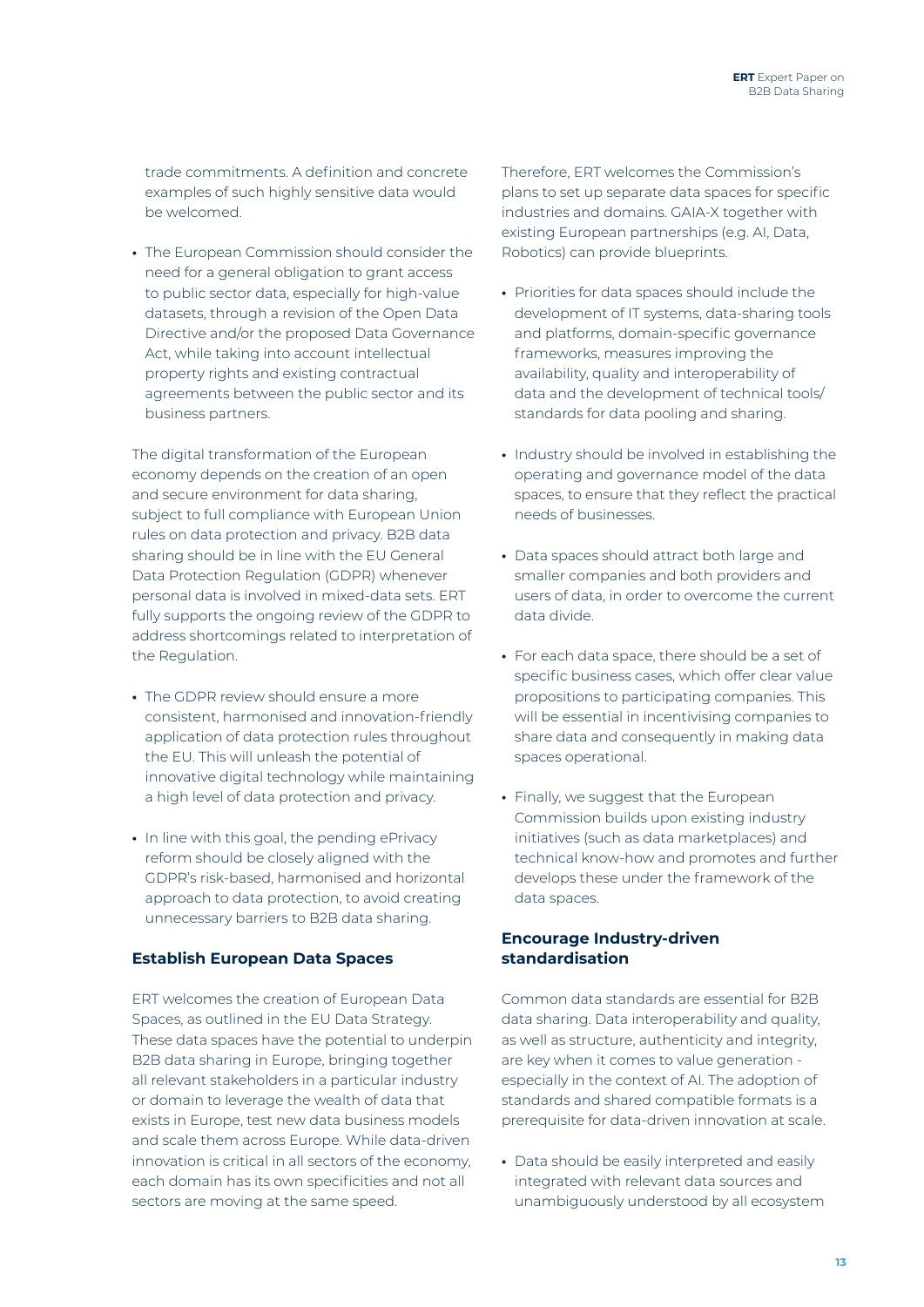members. Greater harmonisation in the description of datasets (metadata) should be the priority.

- **•** Standards for B2B data sharing should be industry-driven and established in international standardisation organisations such as the ISO and IEC, or in global industry consortia such as the OPC Foundation. Specific vertical industry association initiatives, such as UMATI/ VDMA (see case study for more details), are also crucial. Companies led by Members of ERT are committed to actively contributing to these standardisation efforts.
- **•** The European Commission should support industry-driven standardisation and encourage European companies, in particular SMEs, to actively participate in these efforts.
- **•** We welcome the establishment of a European Data Innovation Board as envisioned under the Data Governance Act, including its advisory role in identifying cross-sector data standardisation needs.
- **•** European data spaces should also play a role in defining the requirements for common standards, and working towards their development and adoption.

#### **Address horizontal barriers to B2B Data Sharing**

While each industry has specific requirements, there is a need for EU-wide rules and standards to address barriers to B2B data sharing that are common to all industries and to facilitate B2B data sharing across sectors.

**•** Lack of trust is a major barrier to B2B data sharing that must be addressed. To this end, data intermediaries can play an important role in creating a safe and trusted framework, within which companies can share their data. ERT however questions whether a compulsory notification framework, as proposed under the Data Governance Act will actually achieve better up-take of data sharing within the EU: the proposed notification procedure and conditions laid out for data intermediaries do come with a significant administrative and

monetary effort. In contrast, the enabling and incentivising effects of the framework, specifically for smaller players in the market regarding scale, are not imminent from the proposal. A voluntary scheme and certification mechanism, including a public register or information point, would be a better alternative and a more feasible approach for making these services more transparent and attractable for B2B and B2C data exchange.

- **•** The European Commission should focus on improving data quality and defining common, harmonised cybersecurity rules that provide a high level of data protection, without hindering access and usage. High quality data will facilitate the secure and rapid exchange of data, building trust and creating value for ecosystem participants.
- **•** The upcoming EU Data Act should respect the fundamental principle that data sharing by companies is conducted on a voluntary and contractual basis. The EU should avoid any premature regulatory action. It is key that any forced sharing of data must be ultima ratio to address clear misuse of a dominant market position or proven market failures which softer measures have failed to resolve.
- **•** The review of the EU antitrust guidelines on horizontal cooperation between companies should be used to provide greater legal certainty on B2B data sharing, both within and across industries. Given the novelty of the questions that arise in this emerging market, we encourage the European Commission to update the horizontal guidelines and/or introduce new horizontal block exemptions for data sharing agreements.

#### **Establish a trustworthy, secure and cost-efficient European cloud and edge infrastructure**

The success of B2B data sharing will depend on a trustworthy, secure and cost-efficient cloud infrastructure. ERT calls for clear policy direction, led by the European Commission, to bring together the currently fragmented and overlapping set of national initiatives in this space. ERT welcomes the European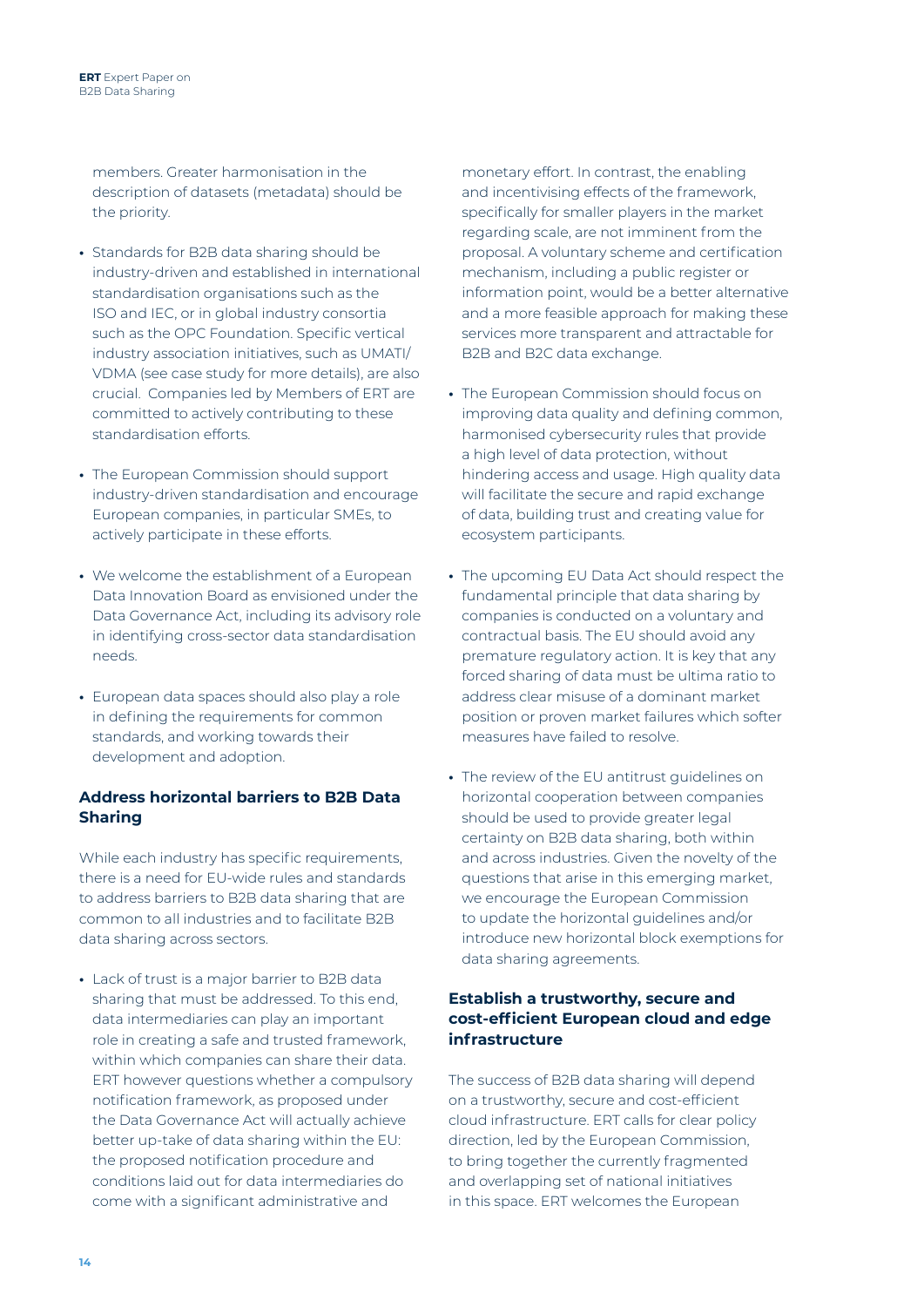Commission's plans to create a European Cloud Federation and EU Cloud Rulebook to harmonise existing capacity and regulation on cloud computing. ERT fully supports the launch of the European Alliance for Industrial Data, Cloud & Edge and the creation of a related Important Project of Common European Interest (IPCEI) to mobilise both public and private funds for the development of a European Cloud Federation.

- **•** The European Alliance for Industrial Data, Cloud & Edge should leverage as much as possible the deliverables of GAIA-X and other related initiatives like the AI/Data/Robotics Partnership. It should realise synergies between national cloud initiatives and related activities at the European level, leveraging the computing capabilities within Member States, including High Performance Computing (HPC). Duplication of activities must be avoided.
- **•** ERT welcomes the EU's overall ambition to mobilise up to €10 billion public and private funds for the creation of a European Cloud Federation and European Data Spaces. To create value out of data we need sufficient political and budgetary support (e.g. from Horizon Europe, Digital Europe Programme and Connecting Europe Facility) for the AI, Data and Robotics initiatives as necessary add-on to the European Alliance for Industrial Data, Cloud & Edge and data spaces.
- **•** ERT welcomes the aim to develop an EU Cloud Rulebook to address cloud user concerns and to establish a single market for cloud computing in Europe. It should build on the policies, rules and standards that are developed within the GAIA-X initiative.
- **•** The Cloud Rulebook should include inter alia: horizontal and sectoral certification schemes to ensure compliance with security standards, interoperability specifications and, additional requirements that can be applied as necessary (such as rules and transparency obligations for cloud service providers that prevent unauthorised data access based on foreign jurisdiction legislation that would violate EU law).
- **•** The public sector should provide initial demand for the European Cloud Federation, since industry alone cannot provide the scale needed to get the project off the ground. Adherence to the EU Cloud Rulebook should be the basis of public procurement of cloud services.
- **•** ERT supports the creation of EU Cloud Marketplaces, both for the public sector and industrial ecosystems. Bringing the private sector in the lead, marketplaces should foster the adoption of cloud services that comply with the requirements of the EU Cloud Rulebook.

## **Conclusion**

B2B data usage and sharing is set to expand rapidly over the coming years, boosting growth and productivity and providing the foundation for countless new business use cases and applications.

With this report, ERT hopes to have made a valuable contribution to the debate as the EU prepares to move forward with a variety of initiatives that will shape the future of data sharing in Europe. These include the Data Act, the ePrivacy Regulation and the European Cloud Federation supported by the European Alliance for Industrial Data, Cloud & Edge.

While ERT supports the intention behind these proposals, the devil will be in the detail and policymakers must ensure that their efforts help, rather than hinder, European industry's ability to reap the benefits from B2B data sharing.

With its strong industrial base, Europe has the foundation it needs to lead the world in B2B sharing. Whether it succeeds in doing so will depend on the ability of industry and policymakers to work together in creating the shared technological and legal framework which is the prerequisite of a vibrant data economy.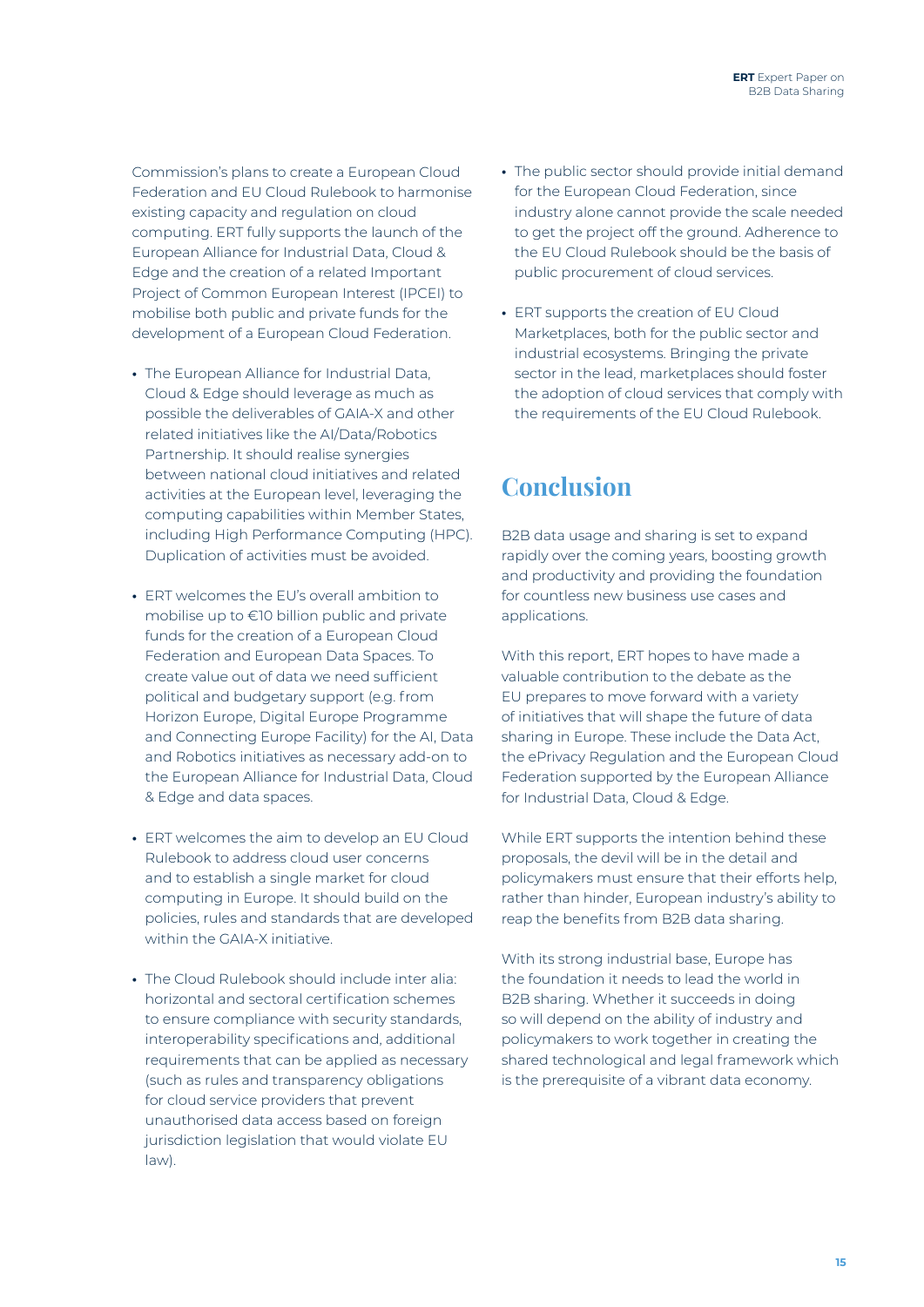# **Annex - Extended case studies**

| <b>BASF &amp; Siemens</b>                       |    |
|-------------------------------------------------|----|
| Railigent - Siemens Mobility                    | 19 |
| Deutsche Telekom's Data Intelligence Hub        | 21 |
| Royal Philips' Data-driven Healthcare Solutions | 22 |
| Catena-X                                        | フム |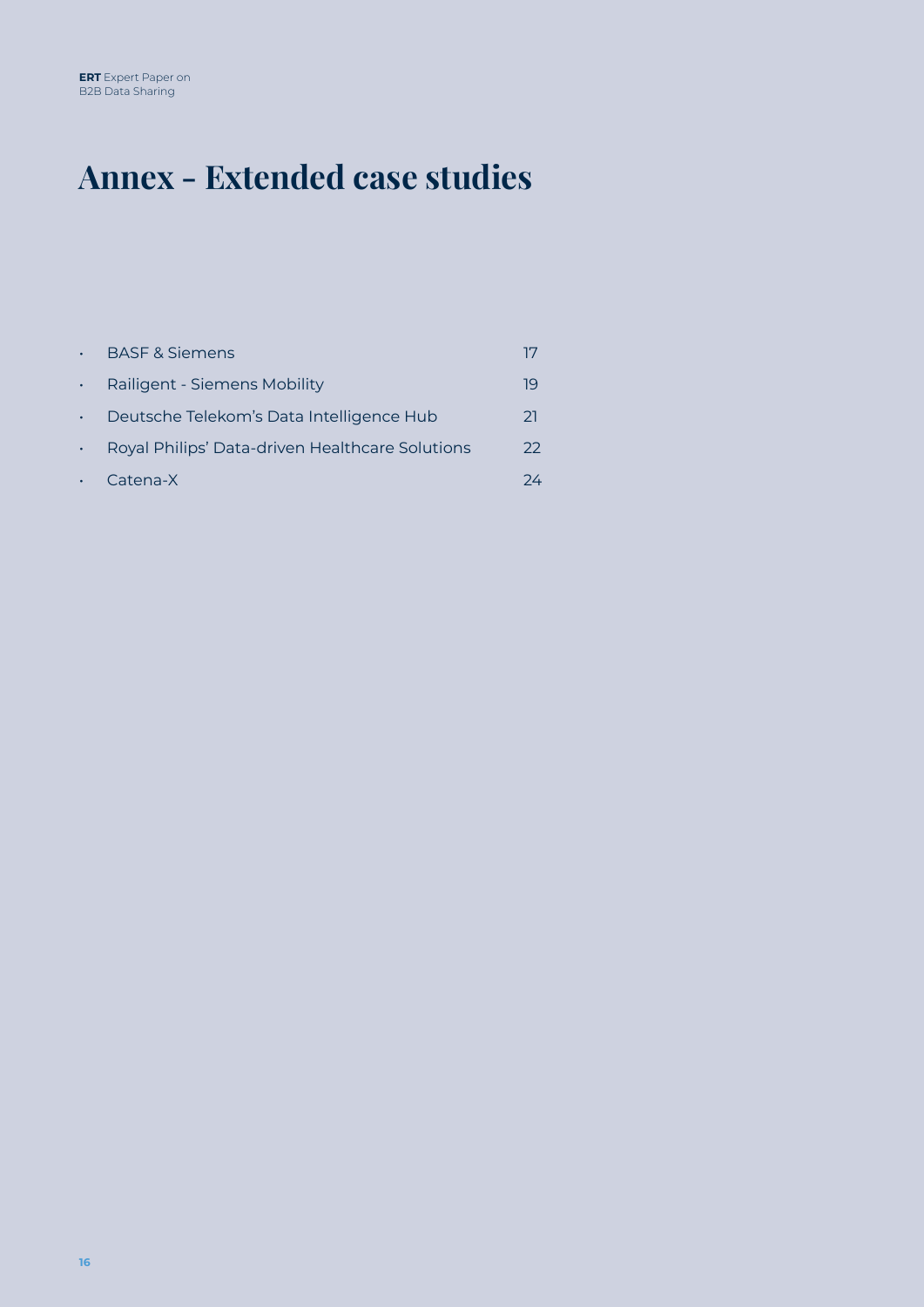## **BASF & Siemens**

As described on page 7, the business community uses and shares data primarily in order to realise value creation. The value created by data can be grouped into three distinct categories of use cases:

- **1. Top-line use cases** typically help companies improve customer-facing activities. They enhance activities in the areas of pricing, churn prevention, cross- and upselling and promotion optimisation to drive growth.
- **2. Bottom-line use cases** focus on using data-driven services to optimise business processes. Examples include predictive maintenance, supply chain optimisation and fraud prevention.
- **3. Data networks/new business models** move beyond individual processes. They expand a company's portfolio of offerings and open up new avenues for generating revenue. Examples include the sale of datasets, data-driven insights across verticals and new services and applications.

To visualise use cases for each category, we use St. Gallen University's Business Model Navigator<sup>™</sup> to answer the following questions for each stakeholder in the value network:

- **• Who:** Who are the stakeholder's target customers?
- **• What:** What is the stakeholder offering to the customer?
- **• How:** How does the stakeholder produce the deliverable?
- **• Value:** How does the stakeholder create revenue?

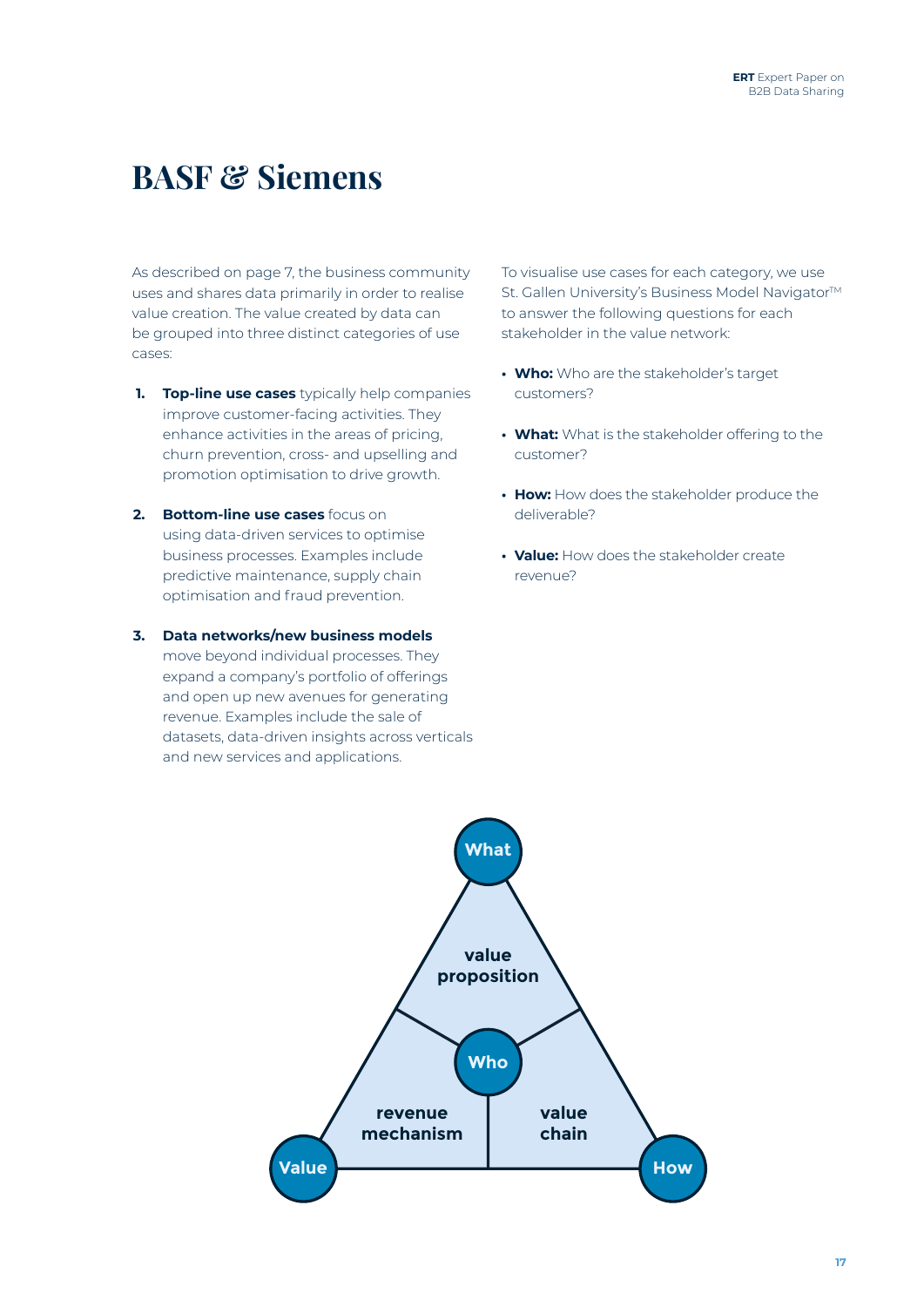## **Optimising chemical production through data sharing – BASF**

BASF is using data sharing to achieve efficiency gains with its supplier for air separation units. As part of several chemical production processes, BASF uses concentrated gases that are produced using standardised air separation units. These units are produced by a specialised vendor that provides additional data-driven services to support the operation of its units. BASF and other users stream live data from their units into an independent data-sharing platform, which the machine supplier uses to generate and train optimisation models. These are subsequently used to provide individual, live-control command

streams that optimise the operation of the air separation units on the client-side. This optimisation lowers the energy consumption of the production process and delivers both cost savings and environmental benefits.

From the perspective of BASF, this is a "Bottomline" use case, whereas from the perspective of the supplier it is a combination of a "Top-line" and "Data Networks/New business models" use case. The data exchange that facilitates the secure and independent collection and distribution of streaming data represents a new business model.

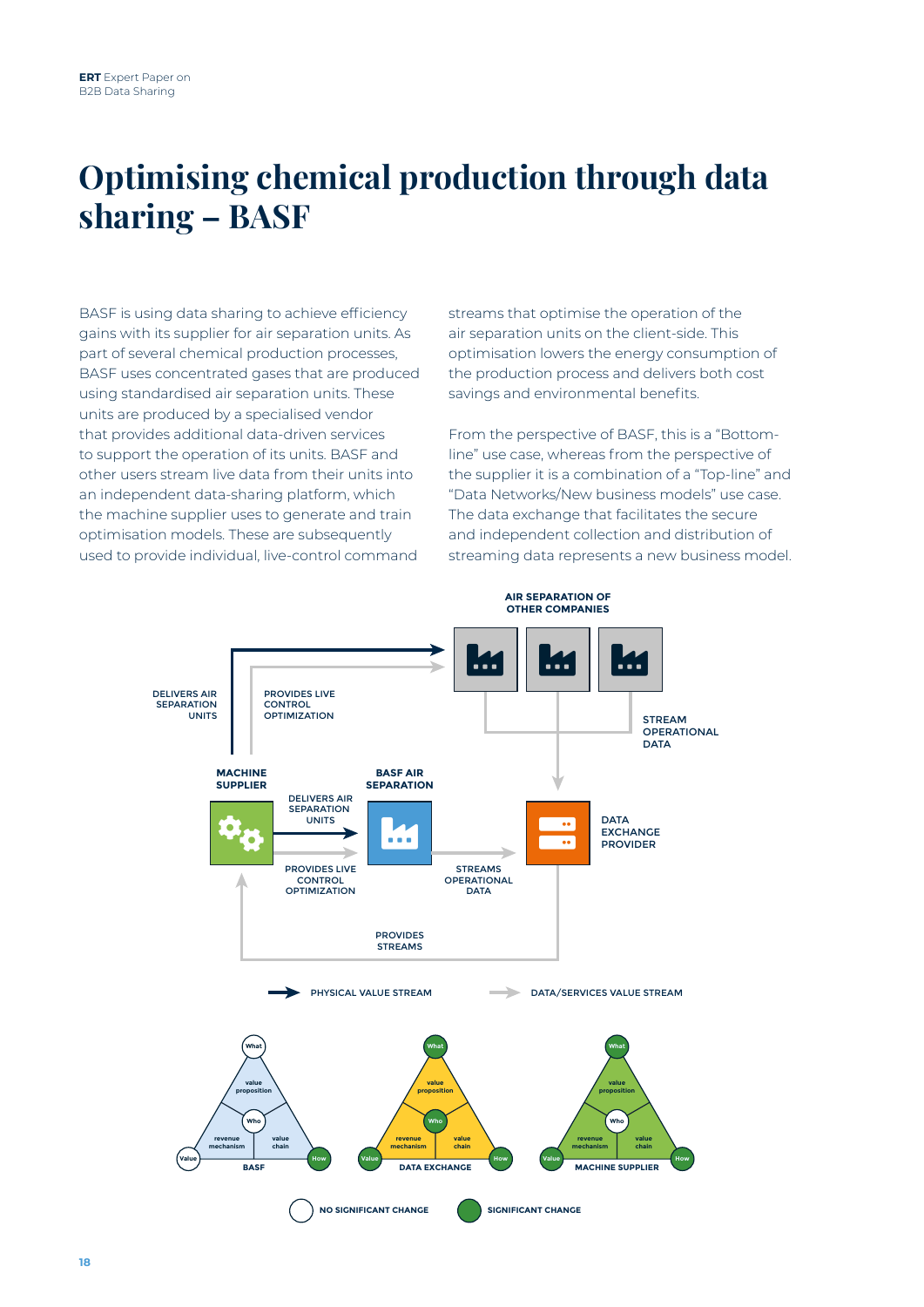## **Railigent - Siemens Mobility**

Siemens Mobility's Railigent platform supports owners and operators of trains, infrastructure and signalling to generate added value by increasing availability of their trains, improving maintenance and operations and reducing costs. Railigent not only uses Siemens' own applications and data analytics but also integrates an ecosystem of partners to offer customers even greater added value. Railigent is a cloud-based platform that can record, interpret, process and analyse large amounts of data from the railway environment. Many applications not only generate relevant insights but also provide tailored recommendations to the customer. Railigent uses advanced and sometimes proprietary methods of machine learning and artificial

intelligence, with data and algorithms also made available to partners to support them in creating applications.

An example of an offering is the "availability guarantee" for train services at Renfe Spanish Rail Company. Besides the delivery of 26 high-speed trains, Siemens Mobility offered a performance contract with an availability guarantee, whereby passengers are reimbursed for delays of more than 15 minutes. This is possible thanks to analysis of sensor data from critical components, enabling predictive maintenance. The result is an on-time rate of 99.9%, with the additional benefit that, due to high reliability, 60% of passengers switched from aircraft to train travel.

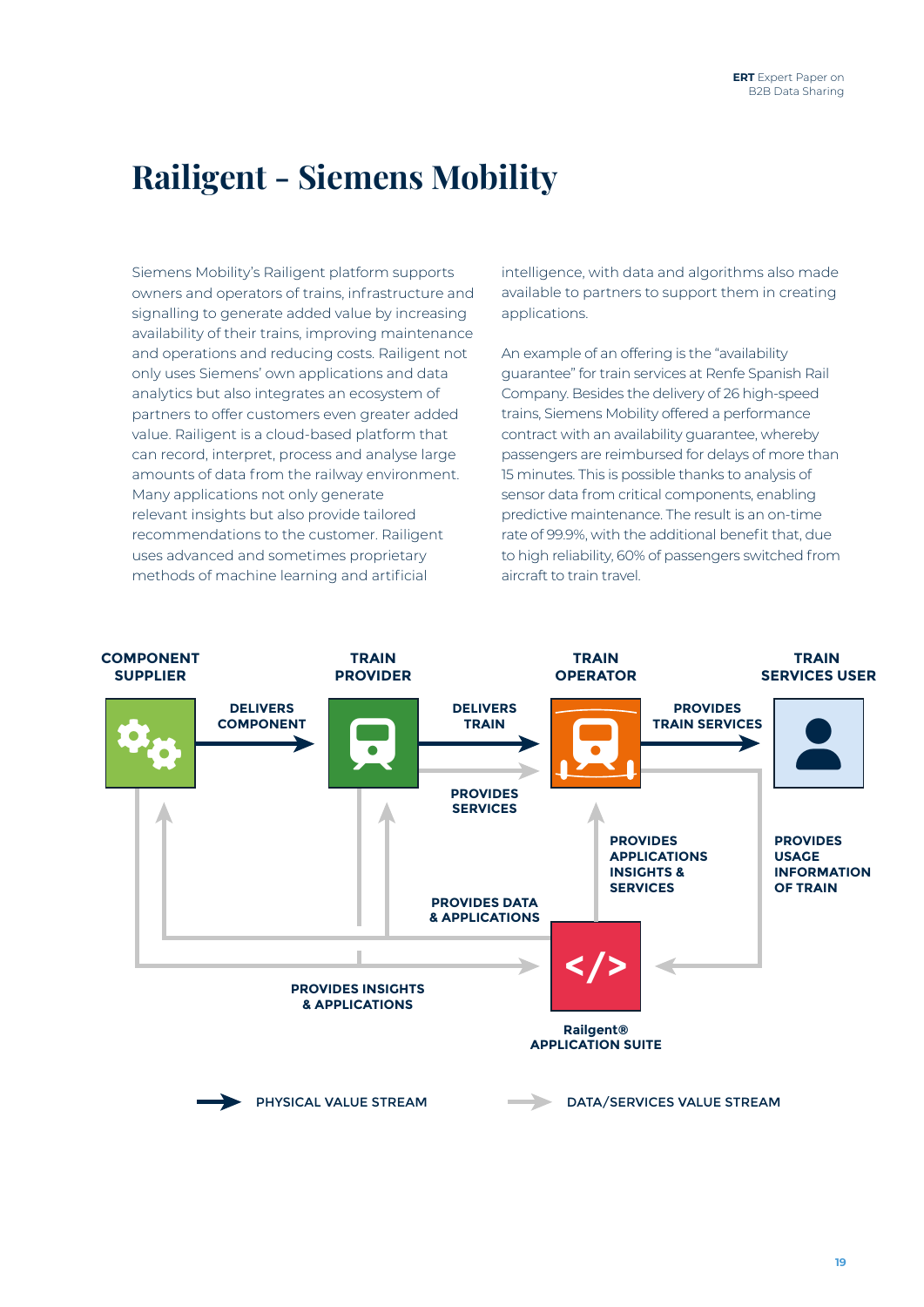From the perspective of Siemens Mobility, this is a "Data Networks/New business models" use case. From the perspective of the train operator, this is a "Bottom-line" use case. From the perspective of

the train provider, it is – depending on the concrete business case – a combination of a "Top-line" and "Data Networks/New business models" use case.

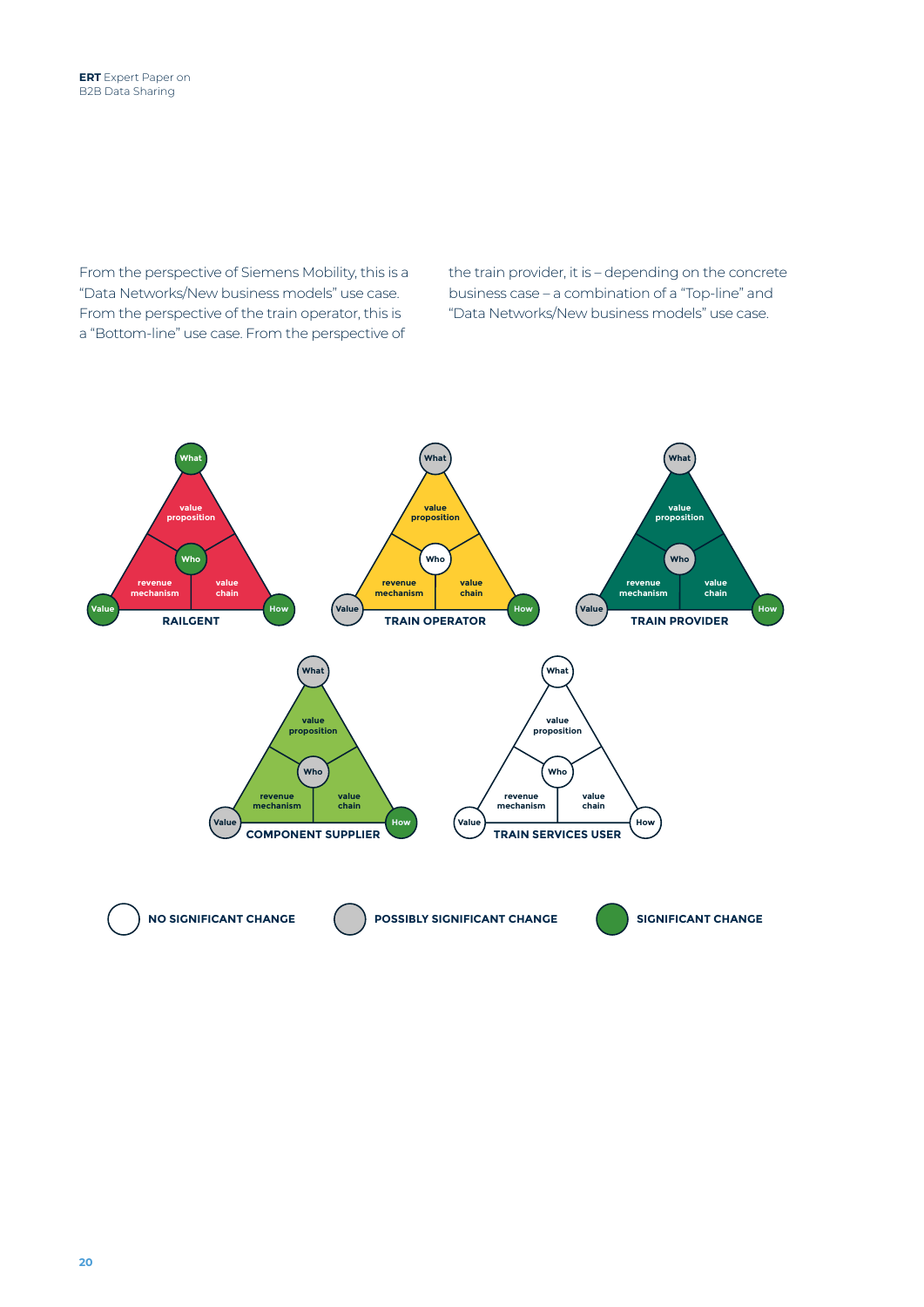## **Deutsche Telekom's Data Intelligence Hub<sup>3</sup>**

Deutsche Telekom's Data Intelligence Hub (DIH) is a data transaction platform that has been on the market since 2018. The core idea of the DIH is to act as a neutral intermediary or broker on an open data marketplace, mediating between providers and buyers of data. As the operator of a neutral, certified and cloud-based infrastructure that meets the strict requirements of the International Data Spaces Association (IDSA) and maintains data sovereignty in data exchange, DIH also creates the technical basis for the simple and secure exchange of data between transaction partners. In this function, DIH is also able to cover further needs with regard to data, such as secure storage and further processing. These services can be modularly extended by existing AI functions, which can be used to combine data sets and analyse them, based on established algorithms and routines. In a cloudbased 'AI workshop' with proprietary or open source tools, platform users can develop their own AI approaches and enable more complex functions. As a further field of application, the DIH infrastructure is also used by city administrations and public bodies in the context of providing Open-Data. For this purpose, the architecture must be tailored to the specific legal requirements for the provision of public data, for example to ensure availability and free access.

A central challenge in data trading is the definition of the 'product'. Unlike physical goods, there is no rivalry in the use of data – in principle, data can be reproduced and used as desired, without restricting individual users. Accordingly, in data transaction, it must be pre-defined in detail for what, and in what period of time, data is used and whether it may be passed on. If this is not possible, this fundamentally limits the incentives to sell data. In practice, bilateral contractual solutions have so far been used in the B2B sector. The next step is to transfer licensing models – as known

from the software world – to data and make them technically enforceable. Approaches for technical solutions in which buyers are released for use on the neutral DIH infrastructure already exist and are being further developed in parallel in reseautarch and practice. Thus, the basis for trading data in the B2B sector is increasingly being improved.

The DIH is provider-neutral in all sectors (except telecommunications) and operates across all industries. It enables users to combine a wide range of information across industries to create new insights and added value. For example, international weather data in the context of route information for the logistics or insurance industry can gain considerable additional relevance. On the other hand, its vendor neutrality also enables competitors within an industry to offer their data securely. With the increasing breadth of the data available on the platform, network, scale and connectivity effects can be exploited in combination with the existing analysis tools.

#### **3** Source of use-case:<https://www.ifo.de/en/publikationen/2020/monograph-authorship/industrial-digital-economy-b2b-platforms>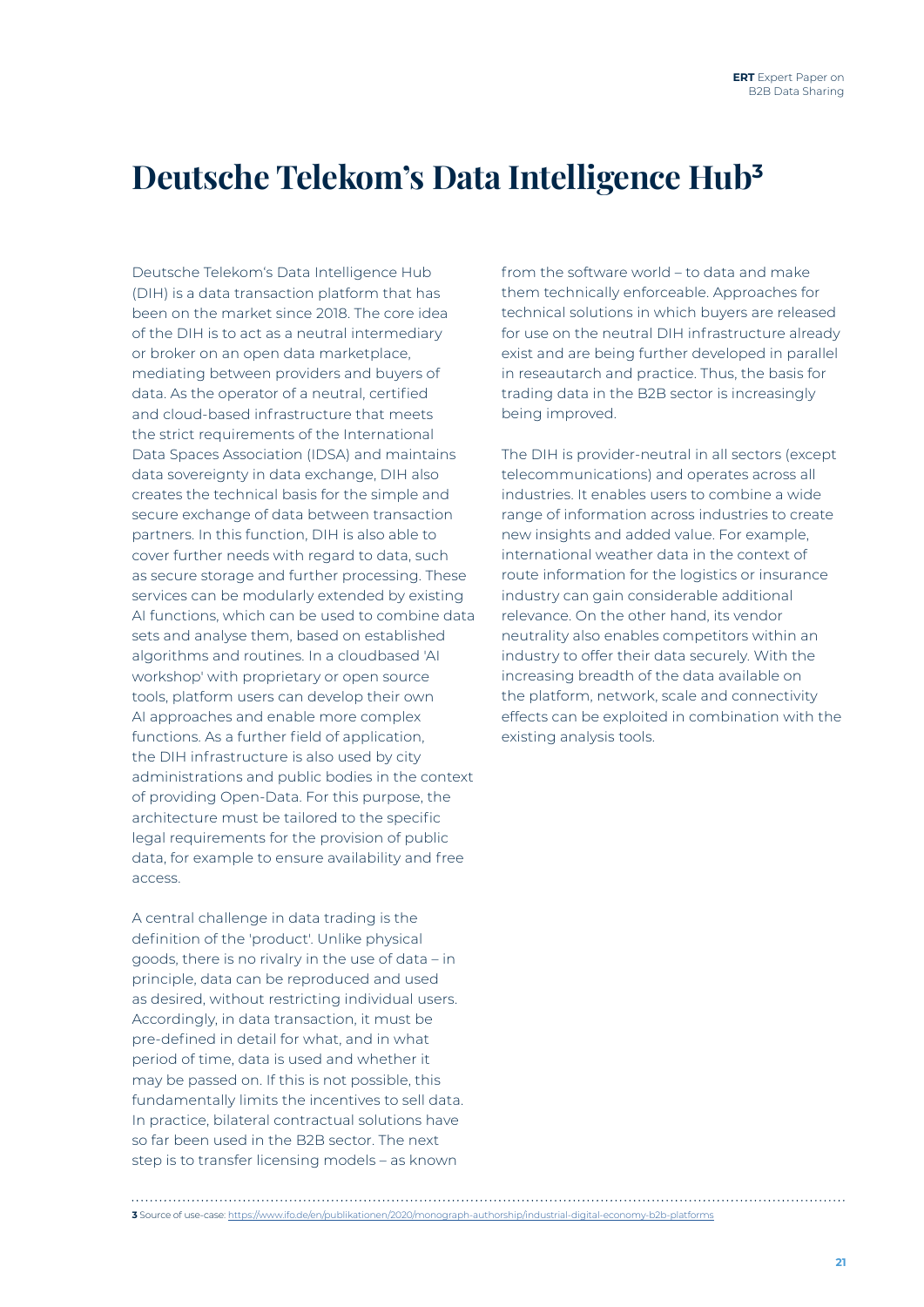## **Royal Philips' Data-driven Healthcare Solutions**

Below are several examples of data-driven healthcare solutions with an AI function developed and enabled by B2B data sharing.

### **1. eCare Manager**

eCareManager is a software platform that enables patient population management, provides actionable insights for clinical decision support and supports care coordination.

#### **AI-enabled function or features**

The Discharge Readiness Score uses predictive analytics to estimate the probability that patients in intensive care units (ICUs) are at risk of death or readmission within 48 hours if they were to be discharged from the ICU, assisting the healthcare professional in the ICU discharge process.

Sentry Score uses predictive analytics to identify patients in intensive care units (ICU) who may require an intervention within 60 minutes, helping the healthcare professional prepare accordingly.

#### **Validation process**

The Discharge Readiness Score was retrospectively developed and validated on separate ICU patient cohorts and further

validated as a marker of severity of illness throughout the ICU stay on another cohort of ICU patients.

Sentry Score was retrospectively developed and validated on separate ICU patient cohorts and a prospective validation was performed for another cohort of ICU patients against blinded assessments of need for intervention, as adjudicated by ICU clinicians.

#### **Ultimate decision responsibility**

The Discharge Readiness Score presents healthcare professionals with the probability that a patient in the ICU will die or need to be readmitted to the ICU within 48 hours of a discharge from the ICU. They remain fully in control of the decision of whether to discharge a patient from the ICU.

Sentry Score presents healthcare professionals with the probability that a patient in the ICU will need an intervention within 60 minutes. They remain fully in control of any intervention.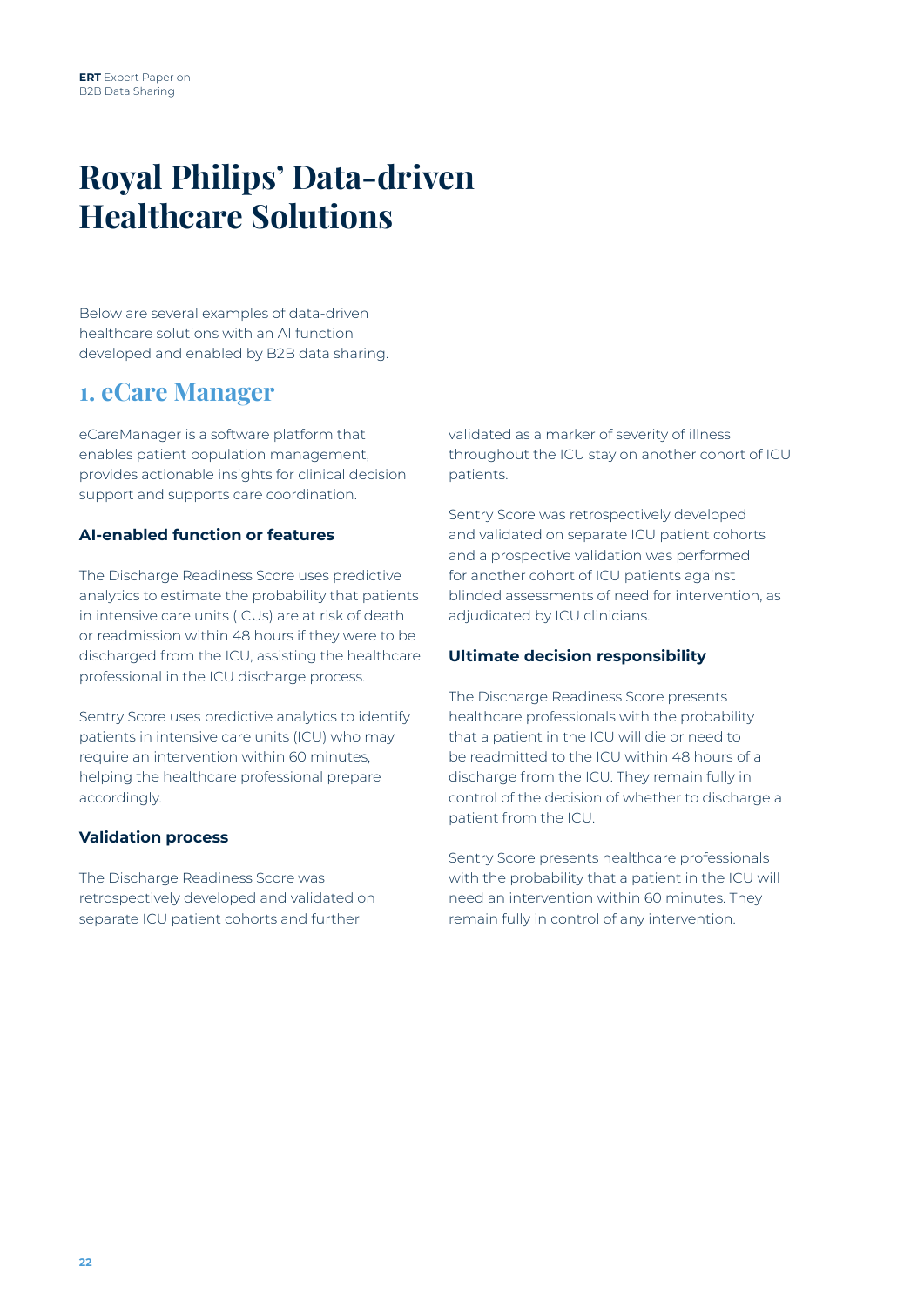### **2. IntelliSpace Discovery**

IntelliSpace Discovery is an open platform that offers radiologists comprehensive data analytics capabilities for clinical and translational research in radiology. IntelliSpace Discovery is for research use only and cannot be used for patient diagnosis or treatment selection.

#### **AI-enabled function or feature**

The IntelliSpace Discovery platform provides radiologists with applications and tools for aggregating and normalising data, which can be visualised and annotated to train and validate deep learning algorithms.

#### **Validation process**

Al-enabled algorithms that are created using IntelliSpace Discovery are validated separately; the platform itself is used for research purposes only.

#### **Ultimate decision responsibility**

Healthcare professionals and researchers use IntelliSpace Discovery platform to create algorithms for research purposes, while remaining fully in control of validation and deployment of those algorithms.

### **Concluding recommendation**

These examples demonstrate the huge progress to be made in healthcare through greater data sharing. Every citizen in the EU has the right to access essential, high quality and affordable healthcare services. For continued innovation, it is paramount that stakeholders in the healthcare domain - both public and private – step up their efforts to share data and make it available in health data spaces, evidently in a compliant and ethical manner.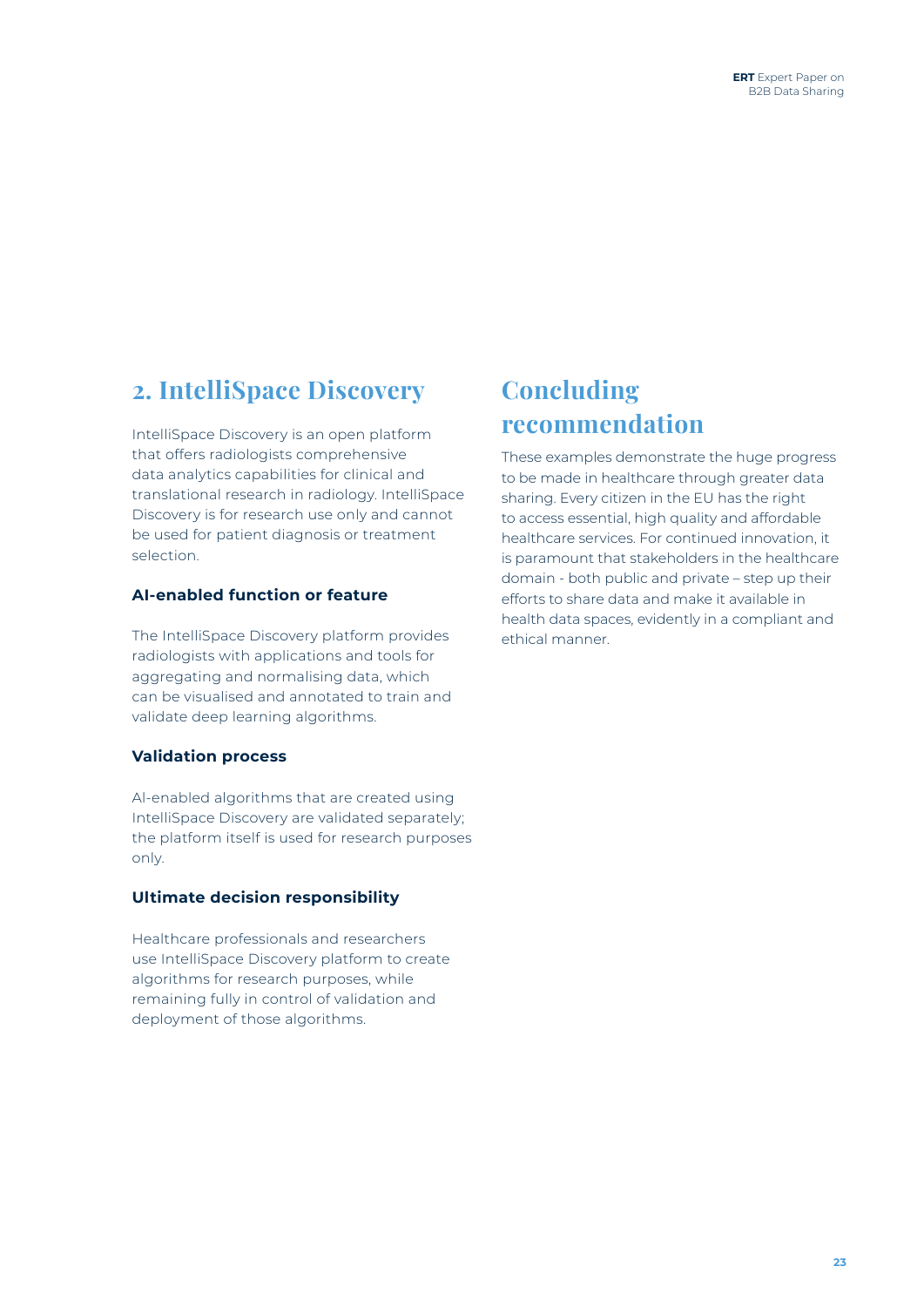# **Catena-X**

With the objective of creating uniform data and information flows throughout the automotive value chain, BMW AG, Deutsche Telekom AG, Robert Bosch GmbH, SAP SE, Siemens AG and ZF Friedrichshafen AG have joined forces to build the Catena-X Automotive Network. Together with other companies, they want to participate in the development of an open, scalable network for cross-company and secure information and data exchange in the automotive industry. Through standardised information and data availability, the participating companies want to increase the competitiveness of the automotive industry, improve efficiency in industry-specific collaboration and accelerate company processes across the board. A particular focus is to be placed on small and medium-sized companies, and existing structures in the European vehicle industry are to be integrated into the network. The basis for trustworthy and secure collaboration will be the European cloud data infrastructure GAIA-X.

Currently, the following use cases are being worked on jointly:

- **1. Parts traceability:** Materials and components can be tracked across organisations within the supply chain from n-tier suppliers to the OEM. For example, recalls in case of anomalies can be specified.
- **2. Quality management:** Improved visibility for critical parts/components. Complaints and warranty claims are based on common original analysis. Tier N suppliers are included in feedback loops for part quality issues and n-tier suppliers are included in feedback loops for quality issues.
- **3. Sustainability:** Consumers request more transparency on sustainability KPIs. Raw material suppliers, manufacturers, and logistics providers share their sustainability KPIs as well as certificates on parts, enabling tracking of sustainabilityrelated data within the value chain.
- **4. Demand & capacity management:** Individual OEMs share tactical and operational demand for parts/components with their respective suppliers in an industrial network in accordance with applicable antitrust rules. These suppliers and their individual OEMs thus jointly manage fluctuating demand and varying acceptance rates.

The open network to be established will create an ideal foundation for the industry to better meet the challenges of the transformation already in full swing. Continuously connected parts and component suppliers, assembly plants and ultimately the driver of a vehicle will, for example, make it possible to create a digital twin of a vehicle that can form the basis for innovative business processes, digital offerings and new mobility services.